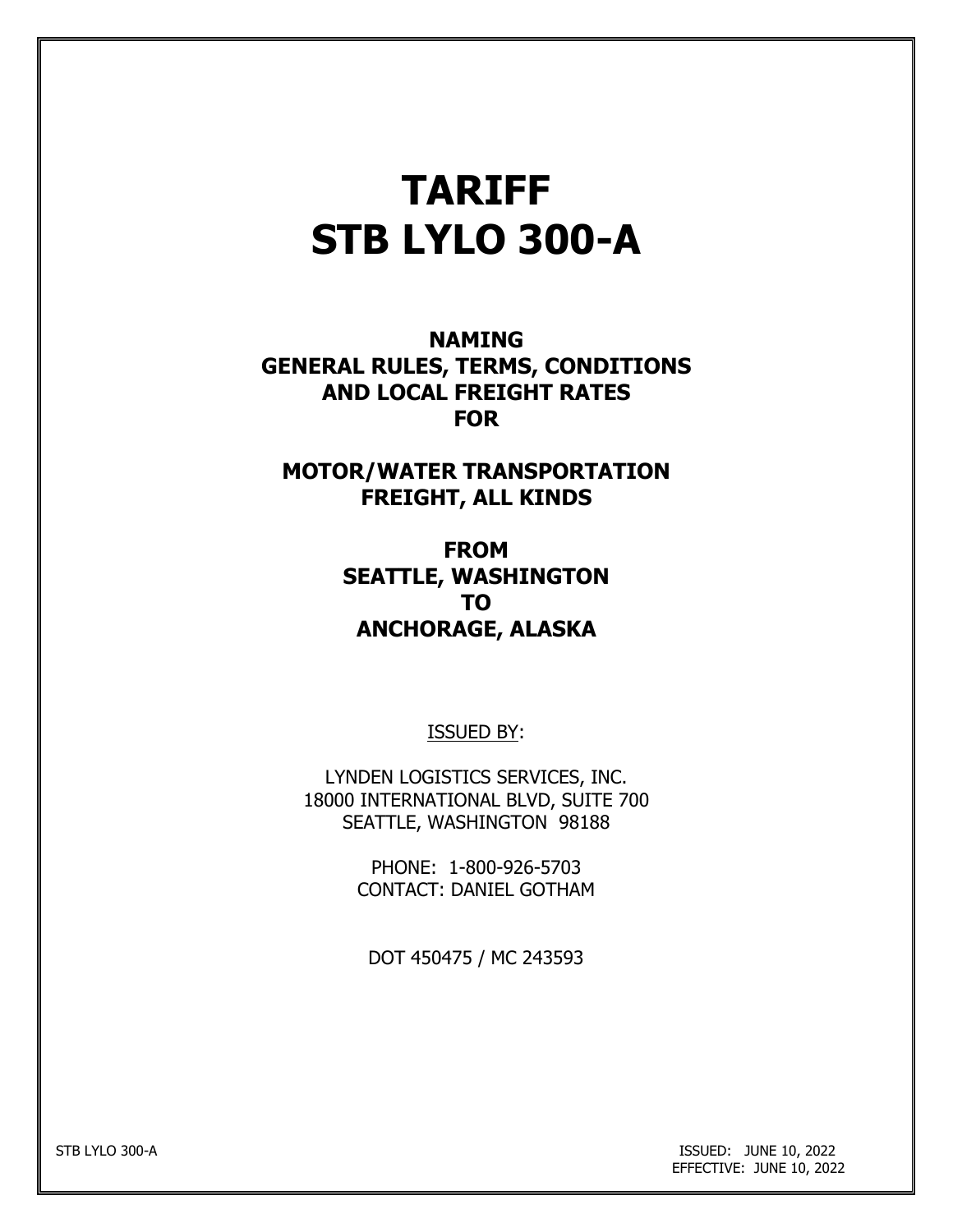# **TABLE OF CONTENTS**

| <b>Subject</b>                                                          | Item No.                 | Page     |
|-------------------------------------------------------------------------|--------------------------|----------|
|                                                                         |                          |          |
| Abbreviations / Reference Marks                                         | $\overline{\phantom{a}}$ | 4        |
| Application / Identification of Tariff                                  | 100                      | 5        |
| Application of Rates / General                                          | 120                      | 5        |
| Application of Rates / Estimated Freight Charges                        | 140                      | 5        |
| Bill of Lading (Carrier's)                                              | 200                      | $6 - 12$ |
| Bills of Lading - No "Negotiable" Bills of Lading                       | 220                      | 13       |
| Bills of Lading - Freight Bills Involving a Change in Collection Status | 240                      | 13       |
| Bills of Lading - Other than Carrier's                                  | 260                      | 13       |
| Cargo Insurance                                                         | 590                      | 17       |
| Carrier's Lien                                                          | 320                      | 14       |
| Changes to Tariff                                                       | 400                      | 15       |
| Charges - Advancing Charges / Extension of Credit                       | 300                      | 13       |
| Charges - Carrier's Lien                                                | 320                      | 14       |
| Charges - Customs / In-Bond Shipments                                   | 330, 420                 | 14, 15   |
| Charges - Fuel Surcharge                                                | 340, 2100                | 14, 29   |
| Charges - Inaccurate / Incomplete Information                           | 350, 580                 | 14, 17   |
| Charges - No COD Shipments                                              | 360                      | 14       |
| Charges - Over-dimension goods (heavy, bulky, long, etc.)               | 370                      | 14       |
| Charges - Placement/Pickup/Delivery                                     | 380                      | 15       |
| Customs or In Bond Shipments                                            | 420                      | 15       |
| Declaration of Higher Value (Ad Valorem)                                | 440                      | 15       |
| <b>Effective Date</b>                                                   | 500                      | 15       |
| <b>Equipment Specifications</b>                                         | 520                      | 15       |
| Excess Valuation, Declaration of (Ad Valorem)                           | 440                      | 15       |
| <b>Explosives</b>                                                       | 540                      | 16       |
| <b>Freight Rates</b>                                                    | 2000                     | 29       |
| Fuel Surcharge                                                          | 2100                     | 29       |
| Hazardous Goods, Transportation of                                      | 540                      | 16       |
| Hazardous Materials, Disposal of                                        | 550                      | 17       |
| Hazardous Waste, Transportation of                                      | 560                      | 17       |
| Household Goods, Transportation of                                      | 570                      | 17       |
| Inaccurate / Incomplete Information                                     | 580                      | 17       |
| Insurance                                                               | 590                      | 17       |
| Labor Charges                                                           | 800                      | 20       |
| Lien (Carrier's)                                                        | 320                      | 14       |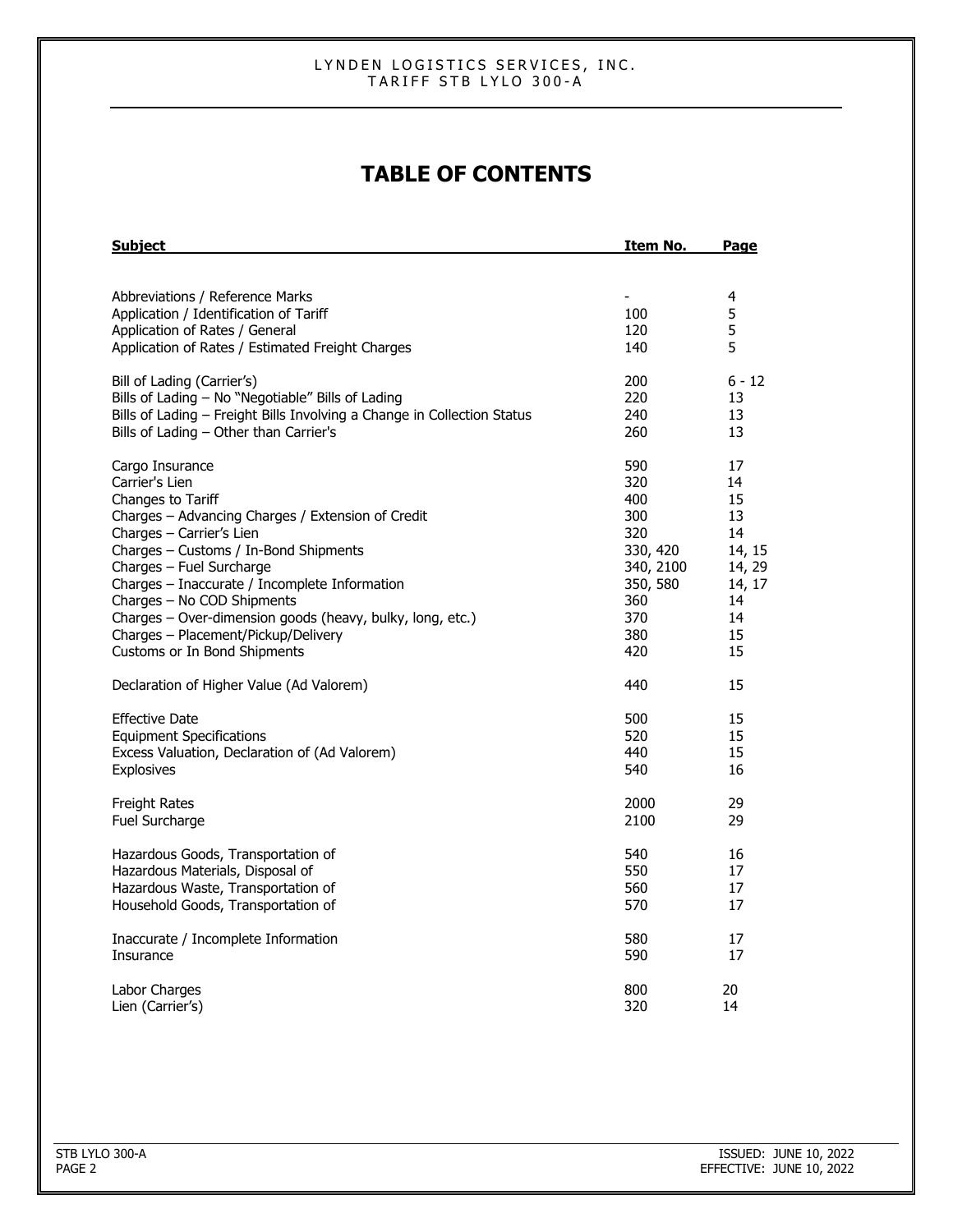| <u>Subject</u>                                         | <u>Item No.</u>          | Page No.       |
|--------------------------------------------------------|--------------------------|----------------|
|                                                        |                          |                |
| Loading - Container Loading                            | 600                      | 18             |
| Loading - Platform/Chassis Loading                     | 620                      | 18             |
| Loading - Platforms/Containers Improperly Loaded       | 640                      | 18             |
| Loading - Weight and Billing                           | 660                      | 18             |
| Loss/Damage Claims, Conditions Precedent               | 1000                     | 22             |
| Loss/Damage Claims, Filing / Receipt by Carrier        | 1020                     | $23 - 24$      |
| Loss/Damage Claims, Investigation of                   | 1030                     | 24             |
| Loss/Damage Claims, Settlement/Disposition             | 1040                     | 25             |
| Loss/Damage Claims, Processing of Salvage/Disposal     | 1050                     | 25             |
| Overcharge Claims, Conditions Precedent                | 1100                     | 26             |
| Overcharge Claims, Filing of                           | 1120                     | 26             |
| Overcharge Claims, Information/Documentation           | 1130                     | 26             |
| Overcharge Claims, Processing/Investigation            | 1140                     | 27             |
| Overcharge Claims, Records of                          | 1150                     | 27             |
| Overcharge Claims, Settlement/Disposition              | 1160                     | 27             |
| Overflow (Shipments Exceeding Capacity of a Container) | 760                      | 20             |
| <b>Participating Carriers</b>                          | $\overline{\phantom{a}}$ | $\overline{a}$ |
| Payment of Freight - Credit Terms                      | 700                      | 19             |
| Release of Goods to Other than Consignee               | 720                      | 19             |
| Returned, Undelivered Shipments                        | 740                      | 19             |
| Shipments Exceeding Capacity (Overflow)                | 760                      | 20             |
| Shipments Tendered on Shipper-Furnished Equipment      | 780                      | 20             |
| <b>Special Services</b>                                | 800                      | 20             |
| Storage in Transit                                     | 850                      | 20             |
| <b>Tariff Changes</b>                                  | 400                      | 15             |
| <b>Undelivered Shipments</b>                           | 740                      | 19             |
| Unidentified Payments                                  | 1200                     | 28             |
| Valuation, Declaration of Higher Value (Ad Valorem)    | 440                      | 15             |
| Water Transportation, Clause Paramount                 | 900                      | 20             |
| Water Transportation, On/Under Deck Authorized         | 920                      | 20             |
| Water Transportation, New Jason/General Average Clause | 940                      | 21             |
| Water Transportation, Both to Blame Clause             | 950                      | 21             |
| Water Transportation, Subject to Rules of Coast Guard  | 960                      | 21             |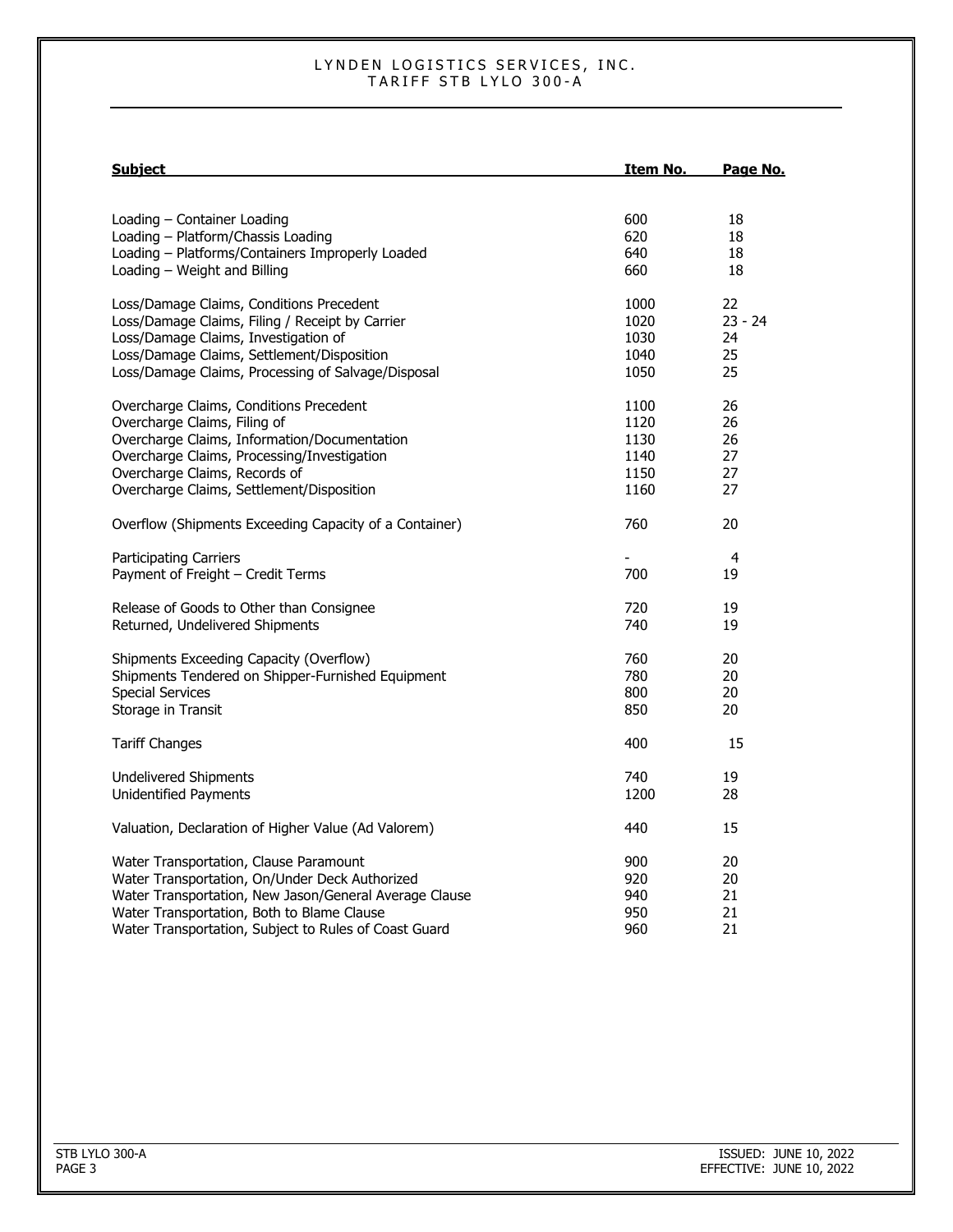# **DEFINITIONS**

"Carrier" refers to **LYNDEN LOGISTICS SERVICES, INC.**

"Consignee" refers to the entity/person identified by Shipper and agreed by Carrier to receive the goods.

"Goods" refers to those items of personal property with respect to which Carrier has been requested to or does perform services, including all packing and packaging of the goods as well as all other items or materials associated with the goods, including, without limitation, crates, cradles, pallets, tanks, platforms and containers. The term "goods" shall be synonymous with the "cargo," "cargoes," "pieces," "packages," "commodities" and "personal property" of Shipper, tendered or to be tendered for transportation.

"Entity" refers to all forms of business entities as well as to natural persons.

"Load" refers to all goods of Shipper in/on a single container, flatrack, platform, trailer, etc.

"Shipper" refers to the entity engaging Carrier with respect to the goods as well as the owner(s), Consignor, Consignee and all others who may have right of claim by, through or with respect to the goods.

"Shipment" refers to all goods identified on a singularly numbered Bill of Lading or Air Waybill, as applicable (but which Bill of Lading or Air Waybill may contain multiple parts).

## **ABBREVIATIONS**

| AQ         | any quantity             |
|------------|--------------------------|
| CL         | containerload            |
| <b>CWT</b> | hundred weight           |
| Lbs.       | pounds                   |
| <b>LCL</b> | less than containerload  |
| Max.       | maximum                  |
| Min.       | minimum                  |
| (N)        | northbound               |
| (S)        | southbound               |
| <b>SLC</b> | Shipper loaded container |
|            |                          |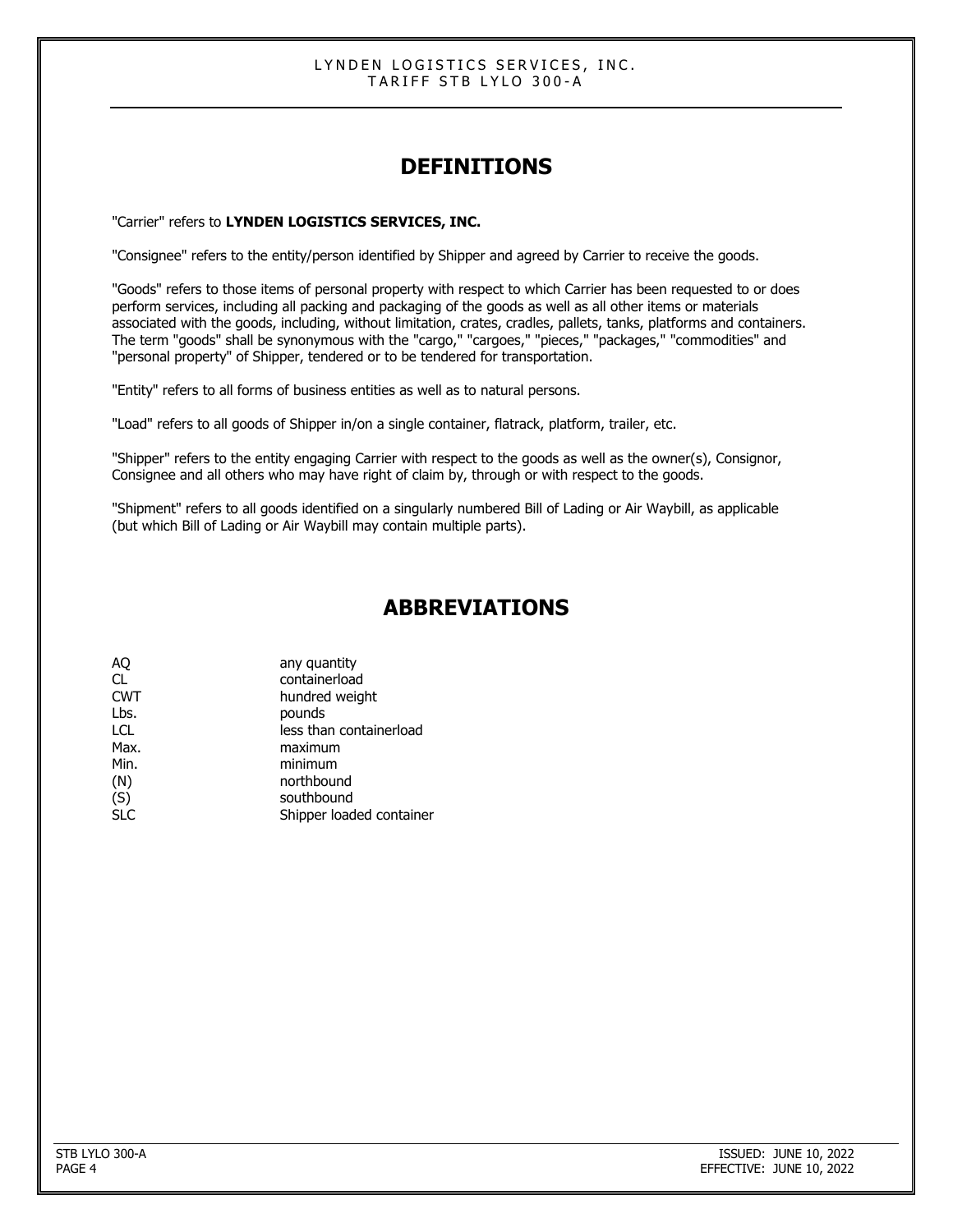# **RULES, TERMS AND CONDITIONS**

|     |                                                                                                                                                                                                                                                                                                                                                                                                                                                                                                                                                                                                                                      | <b>ITEM NO.</b> |
|-----|--------------------------------------------------------------------------------------------------------------------------------------------------------------------------------------------------------------------------------------------------------------------------------------------------------------------------------------------------------------------------------------------------------------------------------------------------------------------------------------------------------------------------------------------------------------------------------------------------------------------------------------|-----------------|
|     | <b>APPLICATION / IDENTIFICATION OF TARIFF</b>                                                                                                                                                                                                                                                                                                                                                                                                                                                                                                                                                                                        | 100             |
|     | This is Carrier's Surface Transportation Board Tariff, STB LYLO 300-A; the issue and effective dates are given on<br>the first page, above, and in the footer of each page.                                                                                                                                                                                                                                                                                                                                                                                                                                                          |                 |
|     | This Tariff cancels and replaces all prior STB tariffs of Carrier, including STB LYLO 300.                                                                                                                                                                                                                                                                                                                                                                                                                                                                                                                                           |                 |
|     | <b>APPLICATION OF RATES / GENERAL</b>                                                                                                                                                                                                                                                                                                                                                                                                                                                                                                                                                                                                | 120             |
| (1) | Except as otherwise provided herein, rates in this Tariff applies to the transportation of all goods,<br>general commodities and like personal property via Carrier's scheduled voyages/routes between<br>Seattle, Washington and Anchorage, Alaska.                                                                                                                                                                                                                                                                                                                                                                                 |                 |
| (2) | Carrier reserves the right to utilize alternate modes and routes and/or subcontractors.                                                                                                                                                                                                                                                                                                                                                                                                                                                                                                                                              |                 |
| (3) | Except as otherwise provided herein, rates apply via water, motor or a combination of motor-water<br>routes, at Carrier's discretion.                                                                                                                                                                                                                                                                                                                                                                                                                                                                                                |                 |
| (4) | Goods to or from ports/places named herein will be accepted only with Carrier's advance consent and<br>agreement to transport the same, and shall be handled direct only when Carrier feels the quantity<br>offered is sufficient to justify the expense of the call.                                                                                                                                                                                                                                                                                                                                                                |                 |
| (5) | Goods must be delivered by Shipper at its expense to Carrier's nominated terminal in Seattle,<br>Washington, for transportation hereunder to Anchorage, Alaska.                                                                                                                                                                                                                                                                                                                                                                                                                                                                      |                 |
| (6) | All goods will be delivered by Shipper and/or loaded to containers under its load and count, and will<br>move in containers and at containerload (CL) rates only. Unless otherwise specifically agreed in<br>advance by Carrier, less than containerload (LTC) quantities will not be accepted.                                                                                                                                                                                                                                                                                                                                      |                 |
|     | APPLICATION OF RATES / ESTIMATED FREIGHT CHARGES                                                                                                                                                                                                                                                                                                                                                                                                                                                                                                                                                                                     | 140             |
|     | Upon request, Carrier will furnish, either orally, in writing or by electronic means, an estimate of the freight<br>and other charges applicable to any given shipment moved or to be moved under the provisions of this<br>Tariff. The estimate will be given on the basis of the effectively published Tariff provisions according to the<br>particulars as to the goods and facts concerning the shipment which have been made known to Carrier.<br>Estimates are furnished as a convenience to the shipping public, and represent nothing more than an approximation of freight charges, which is not binding upon either party. |                 |
|     |                                                                                                                                                                                                                                                                                                                                                                                                                                                                                                                                                                                                                                      |                 |
|     |                                                                                                                                                                                                                                                                                                                                                                                                                                                                                                                                                                                                                                      |                 |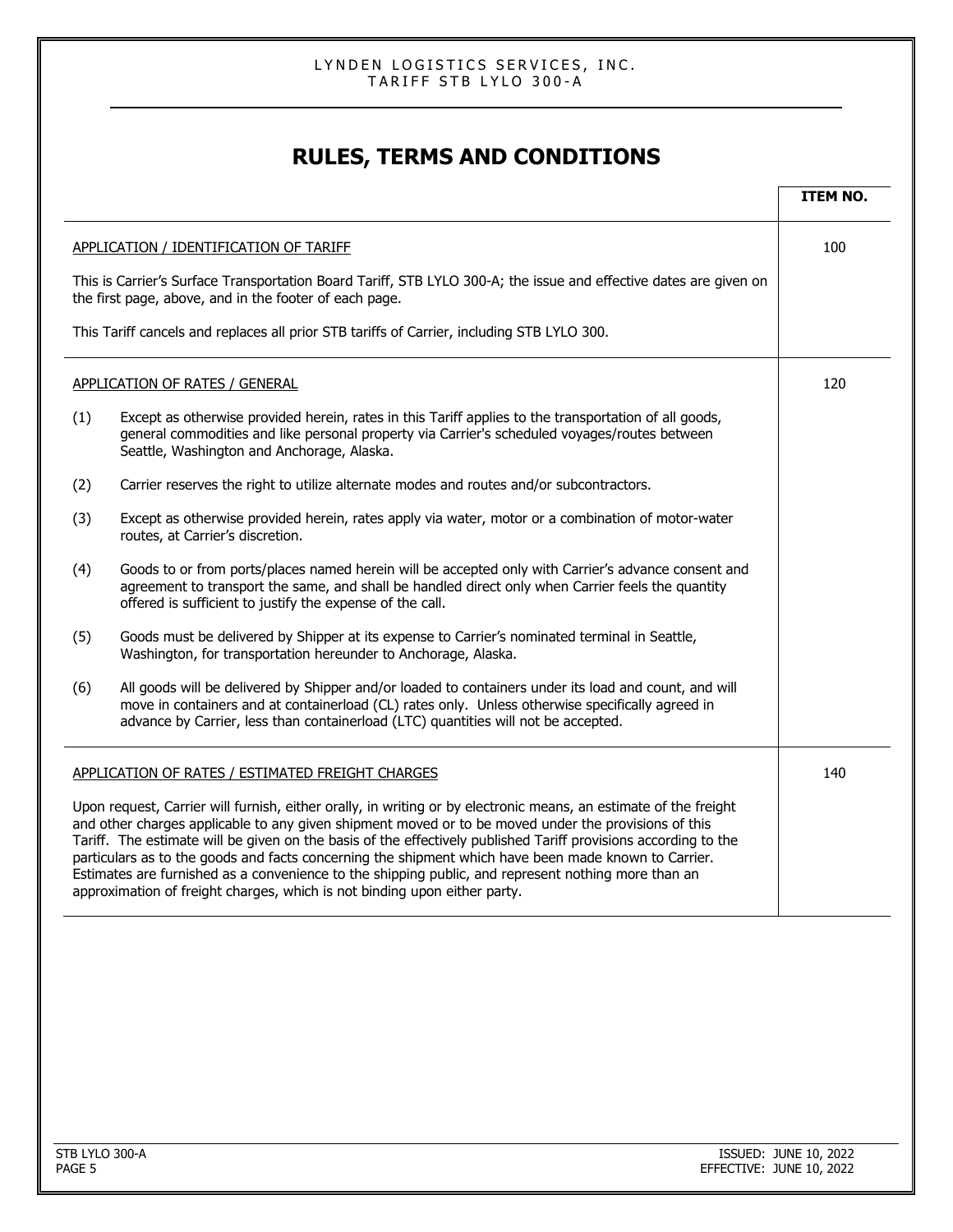# BILL OF LADING (CARRIER'S) The front page and full terms and conditions of Carrier's Bill of Lading, set forth below, shall be applicable to all goods received and/or transported by Carrier unless otherwise specifically agreed between Shipper and Carrier in writing, and the individual terms and conditions of Carrier's Bill of Lading are fully incorporated into this Tariff. Upon Shipper's tender of any goods to Carrier or otherwise requesting any transportation services, Shipper agrees that Carrier's Bill of Lading, including the terms and conditions below, shall be deemed issued to and agreed by Shipper. BILL OF LADING – FRONT PAGE 200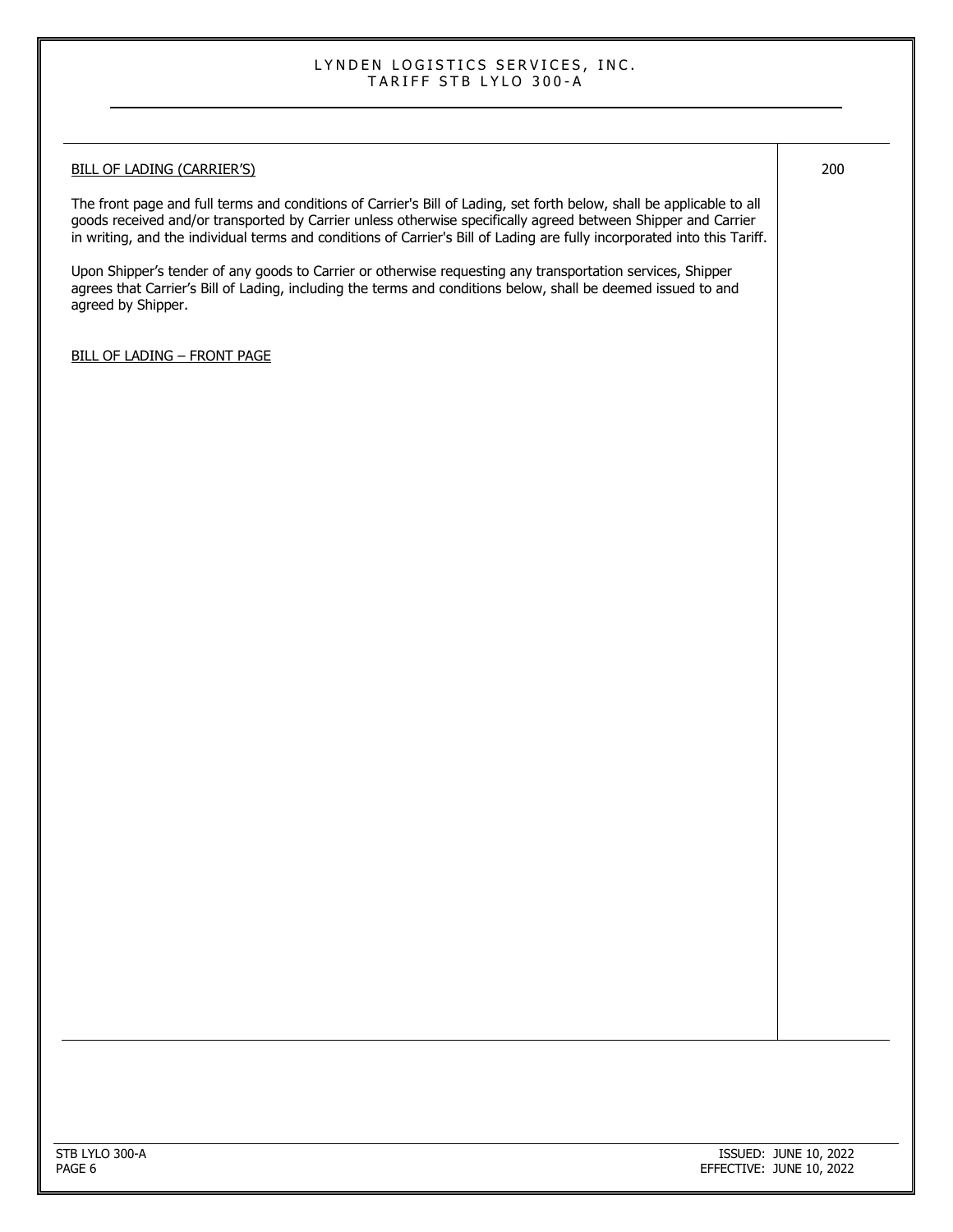|    | BILL OF LADING - TERMS AND CONDITIONS                                                                                                                                                                                                                                                                                                                                                                                                                                                                                                                                                                                                                                                                                                                                                                                                                                                                                                                                                                                                                                                                                                                                                                                                                                                                                                                                                                                     | 200<br>(continued) |
|----|---------------------------------------------------------------------------------------------------------------------------------------------------------------------------------------------------------------------------------------------------------------------------------------------------------------------------------------------------------------------------------------------------------------------------------------------------------------------------------------------------------------------------------------------------------------------------------------------------------------------------------------------------------------------------------------------------------------------------------------------------------------------------------------------------------------------------------------------------------------------------------------------------------------------------------------------------------------------------------------------------------------------------------------------------------------------------------------------------------------------------------------------------------------------------------------------------------------------------------------------------------------------------------------------------------------------------------------------------------------------------------------------------------------------------|--------------------|
| 1. | DEFINITIONS.                                                                                                                                                                                                                                                                                                                                                                                                                                                                                                                                                                                                                                                                                                                                                                                                                                                                                                                                                                                                                                                                                                                                                                                                                                                                                                                                                                                                              |                    |
| а. | "Carrier" refers to the Lynden entity engaged by Shipper to provide transportation services with respect<br>to the goods. For a list and description of the various Lynden entities, please visit our website at:<br>WWW.LYNDEN.COM.                                                                                                                                                                                                                                                                                                                                                                                                                                                                                                                                                                                                                                                                                                                                                                                                                                                                                                                                                                                                                                                                                                                                                                                      |                    |
| b. | "Consignee" refers to the entity identified by Shipper and agreed by Carrier as the entity to receive the<br>goods.                                                                                                                                                                                                                                                                                                                                                                                                                                                                                                                                                                                                                                                                                                                                                                                                                                                                                                                                                                                                                                                                                                                                                                                                                                                                                                       |                    |
| c. | "Goods" refers to those items of goods, cargoes, commodities and other personal property with respect<br>to which Carrier has been requested to or does perform transportation services, including all items and<br>materials associated with the goods, such as any boxes, crates, cradles, pallets, tanks, platforms,<br>flatracks and/or containers.                                                                                                                                                                                                                                                                                                                                                                                                                                                                                                                                                                                                                                                                                                                                                                                                                                                                                                                                                                                                                                                                   |                    |
| d. | "Entity" refers to all forms of business entities as well as to natural persons.                                                                                                                                                                                                                                                                                                                                                                                                                                                                                                                                                                                                                                                                                                                                                                                                                                                                                                                                                                                                                                                                                                                                                                                                                                                                                                                                          |                    |
| е. | "Load" refers to all goods of Shipper in/on a single container, flatrack, platform, trailer, etc.                                                                                                                                                                                                                                                                                                                                                                                                                                                                                                                                                                                                                                                                                                                                                                                                                                                                                                                                                                                                                                                                                                                                                                                                                                                                                                                         |                    |
| f. | "Shipper" refers to the entity engaging Carrier with respect to the goods as well as the owner(s),<br>consignor, consignee and all others who may have right of claim by, through or with respect to the<br>goods.                                                                                                                                                                                                                                                                                                                                                                                                                                                                                                                                                                                                                                                                                                                                                                                                                                                                                                                                                                                                                                                                                                                                                                                                        |                    |
| g. | "Shipment" refers to all goods identified on a singularly numbered bill of lading or air waybill, as<br>applicable (but which bill of lading or air waybill may contain multiple parts).                                                                                                                                                                                                                                                                                                                                                                                                                                                                                                                                                                                                                                                                                                                                                                                                                                                                                                                                                                                                                                                                                                                                                                                                                                  |                    |
| h. | "Package," for purposes of COGSA and as otherwise applicable herein, shall mean: i) the entire contents<br>(including all individual packages, boxes and crates and all Goods contained in each such package, box<br>or crate) of a shipping device in the case of goods transported by Carrier in or on a shipping device<br>defined as including, but not limited to, containers, vans, trailers (of all kinds), tanks, platforms or<br>flatracks; or ii) the entire content of a unitized lift in the case of goods bundled, strapped or otherwise<br>secured together and forming a unit transported by Carrier and not otherwise loaded in or on a shipping<br>device; or iii) any individual unit of cargo including machinery, equipment and other items transported as<br>a single unit without further consolidation; or iv) in the case of bulk goods or goods not otherwise<br>defined herein, the totality of goods identified on a singularly numbered bill of lading issued by Carrier.<br>Notwithstanding the foregoing, in the event that Carrier consolidates goods from different customers<br>into/onto a shipping device or as a portion of a unitized lift, for Carrier's benefit and not at the direction<br>of Shipper, the "package" definition in subsections (i) and (ii) above shall be modified such that content<br>is defined as that portion of the content being transported for Shipper. |                    |
| 2. | FREIGHT AND OTHER CHARGES.                                                                                                                                                                                                                                                                                                                                                                                                                                                                                                                                                                                                                                                                                                                                                                                                                                                                                                                                                                                                                                                                                                                                                                                                                                                                                                                                                                                                |                    |
| а. | Freight, Storage and Other Charges. Freight, storage and other charges of Carrier shall be as identified<br>by Carrier in its applicable rate quotation, transportation agreement, bill of lading, air waybill and/or<br>tariff, and invoicing, as applicable. Freight, storage and other charges based upon inaccurate or<br>incomplete instructions or particulars may be recalculated by Carrier at any time without advance notice.                                                                                                                                                                                                                                                                                                                                                                                                                                                                                                                                                                                                                                                                                                                                                                                                                                                                                                                                                                                   |                    |
| b. | Other Charges and Expenses. Shipper shall be responsible for all charges and expenses relating to the<br>goods and/or their transportation, including, without limitation, all dues, taxes, duties, fines and<br>penalties, advances made by Carrier, additional costs and expenses incurred by virtue of Shipper's<br>actions, omissions or failure to comply with its obligations hereunder, as well as those incurred as a<br>result of unforeseen or extraordinary circumstances.                                                                                                                                                                                                                                                                                                                                                                                                                                                                                                                                                                                                                                                                                                                                                                                                                                                                                                                                     |                    |
|    |                                                                                                                                                                                                                                                                                                                                                                                                                                                                                                                                                                                                                                                                                                                                                                                                                                                                                                                                                                                                                                                                                                                                                                                                                                                                                                                                                                                                                           |                    |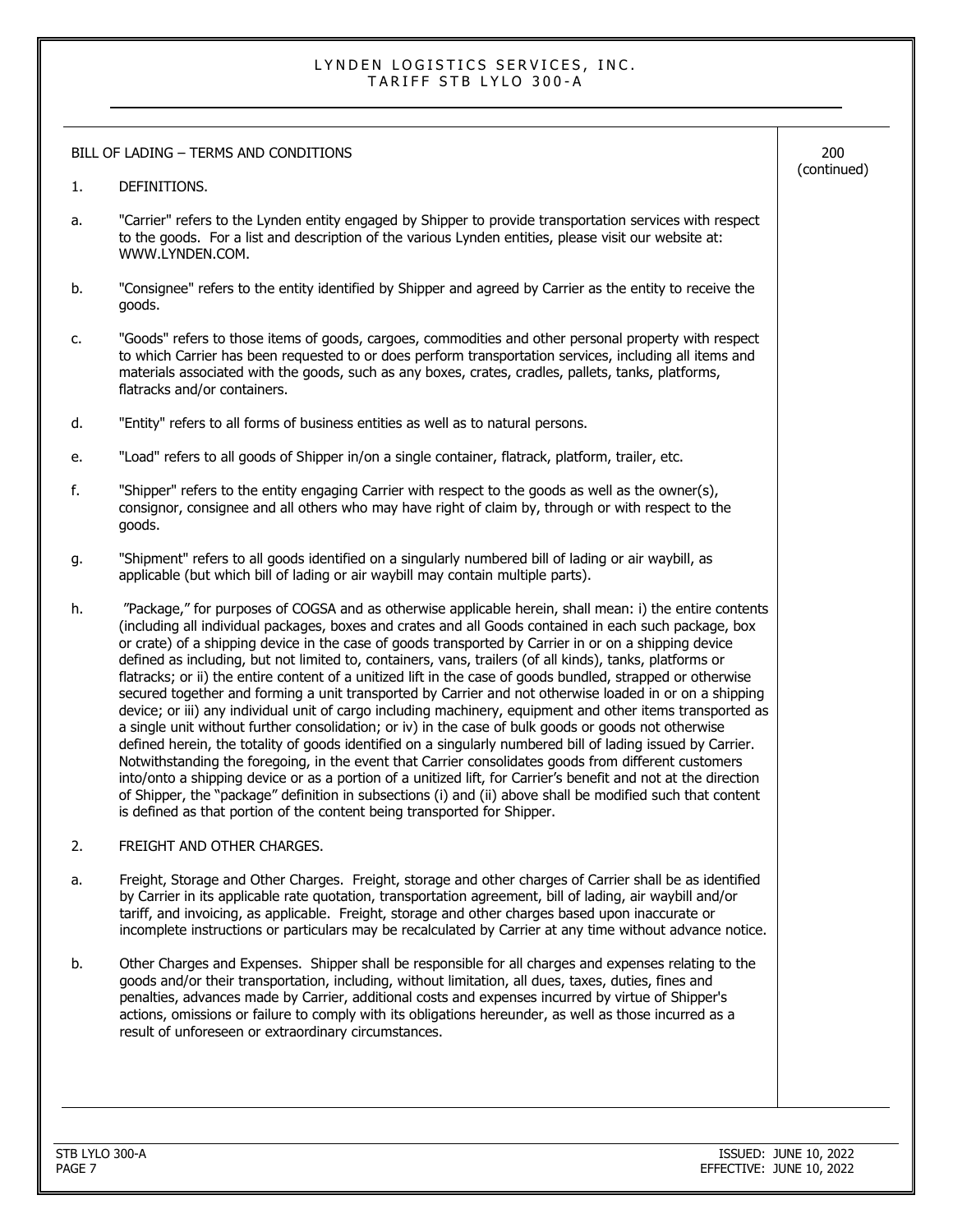- c. Payment. Freight, storage and other charges shall be deemed fully earned upon tender of the goods by Shipper for transportation and payable in advance and prior to delivery unless otherwise agreed in writing by Carrier. Amounts due Carrier shall be paid in U.S. dollars without deduction or offset. Interest on amounts due but not paid shall accrue at the rate of one and one-half percent (1.5%) per month. Shipper, including all entities falling within the definition of that term above, shall be jointly and severally liable for payment of all amounts due Carrier.
- d. Lien. Shipper, including and on behalf of all entities falling within the definition of that term above, agrees that Carrier shall be entitled to a security interest in and lien upon all present and future goods and personal property of Shipper, including without limitation all goods of Shipper tendered for transportation and/or in Carrier's constructive or actual possession, to secure the payment of any freight, storage or other charges or amounts owed by Shipper to Carrier, with such security interest and lien to survive delivery and otherwise remain until all amounts due have been paid to Carrier in full. Shipper authorizes Carrier to file financing statements and agrees that Carrier may exercise all rights available hereunder, at law and/or in equity for and in furtherance of the same, including store and/or sell such goods, at the risk and expense of Shipper, unless and until all such amounts have been paid to Carrier.
- 3. INFORMATION FROM SHIPPER. Shipper warrants the accuracy and completeness of all information, instructions and particulars relating to the goods, including their nature, description, special characteristics, marks, number, weight, volume and quantity, etc., upon all of which Carrier shall rely. Shipper shall reimburse Carrier for any loss or expense (including additional charges) resulting from any such inaccurate or incomplete information, instructions or particulars.
- 4. HAZARDOUS GOODS. Shipper must identify to Carrier in writing prior to shipment any goods which require specialized handling or are dangerous or hazardous, and Carrier must specifically agree in writing to transport the same. In such an event, Shipper shall provide complete and accurate handling instructions and information, including relevant safety procedures, and shall be responsible for the completion of all documentation required and otherwise for compliance with applicable regulations and laws relating to the goods and/or their transportation. Should, in Carrier's opinion, any goods create a risk of harm to persons or property and/or make the transportation impractical, Carrier may discharge, store and/or dispose of any or all such goods at Shipper's sole risk and expense.
- 5. REFRIGERATED, PERISHABLE AND VALUABLE GOODS. Shipper must identify to Carrier in writing prior to shipment any perishable, temperature controlled, keep from freezing, chilled or frozen goods, and Carrier must specifically agree to transport the same. In such an event, Shipper shall identify in writing to Carrier the nature of the goods and the specialty conditions, temperature, humidity, etc. under which they are to be transported and shall also be responsible for tendering the goods to Carrier with a uniform core temperature below that at which the goods are to be transported. Carrier shall not be responsible for freezing down or reducing the core temperature of goods but, rather, only for maintaining an ambient temperature in the relevant conveyance such that the core temperature of such goods remains within ten (10) degrees Fahrenheit of the temperature at which such goods were tendered to Carrier. Carrier shall not be responsible for stains, discolorations, holes, chafing, breakage or splitting of lumber, timber, plywood, wood products, etc., whether or not protected and/or covered. Shipper shall not tender for transportation any art objects, bank bills, coins, currency, drafts, notes, valuable papers, precious metals, precious stones, antiques or any other rare, old, precious or semiprecious articles of extraordinary value. Shipper shall not tender for transportation any live animals without prior notice and Carrier's express consent.
- 6. TENDER OF GOODS. Shipper shall be responsible for tendering the goods to Carrier at the time and place identified, with all such goods to be in good order, count and condition, and packaged, protected, packed, stowed and/or shored sufficiently to withstand the rigors of storage and transportation, including without limitation transportation by uncovered barge and exposure to weather, moisture, humidity, heat, rolling, pitching and similar barge movements, if applicable.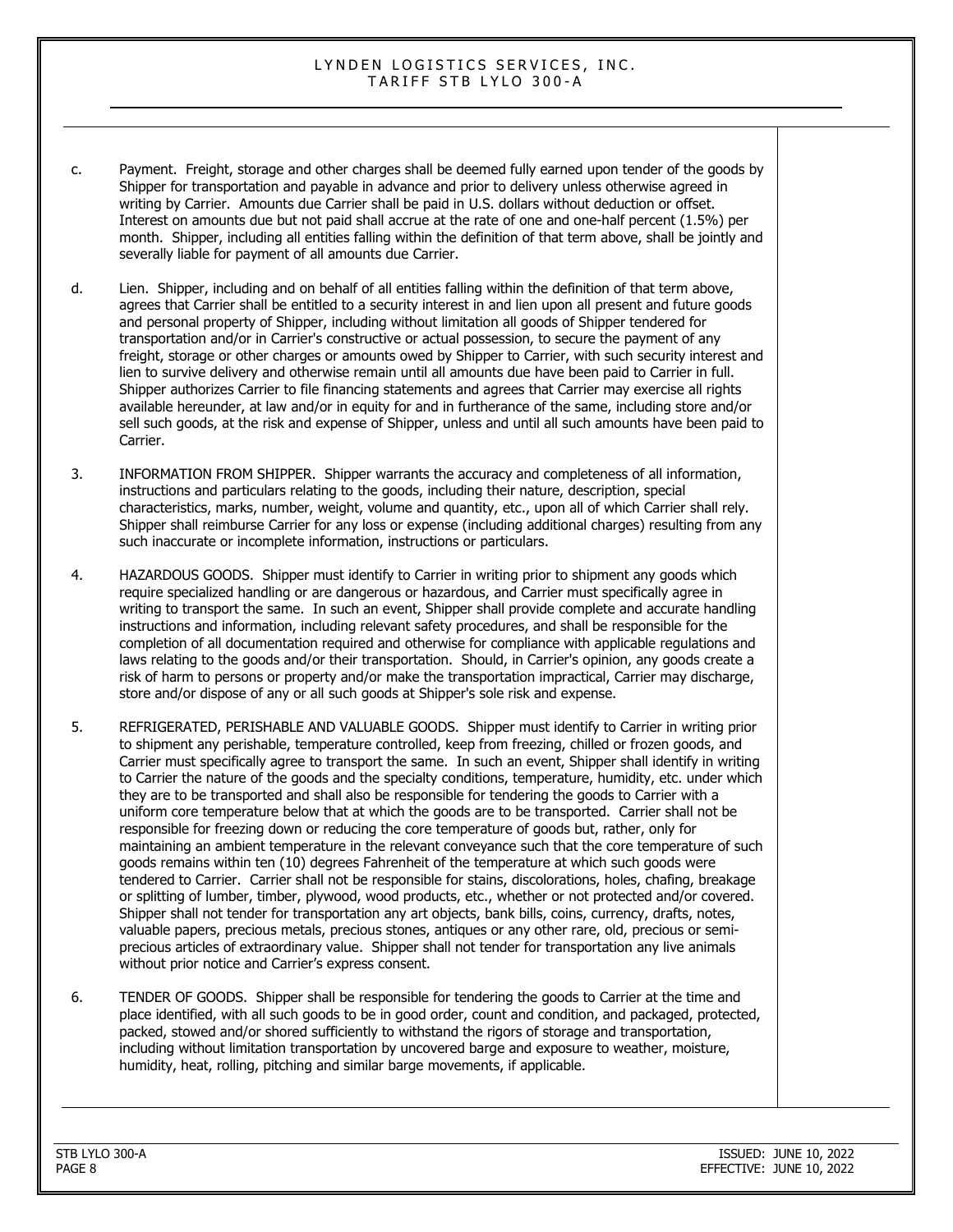- 7. ROUTES, METHODS, ETC. Carrier shall perform with due diligence but does not warrant or guarantee any particular speeds or departure/arrival dates/times. Carrier shall have liberty with respect to the selection of conveyances, routes, procedures, modes and methods of transportation. Carrier shall not be responsible for any delay, inability to perform or failure to perform caused by events beyond its direct and reasonable ability to control, including without limitation, ice or other conditions preventing or delaying a vessel in reaching a loading or discharge berth, loading/unloading of cargo, or departure of a vessel. In the event of such a hindrance or delay, Carrier shall, if feasible, notify Shipper and request instructions, or if insufficient time exists or instructions are not provided shall, at Shipper's risk and expense, make alternate arrangements including deviation and/or storage in-transit as it deems reasonable under the circumstances.
- 8. LIBERTIES. Carrier shall be at liberty to call at any port/place to replenish fuel, oil, stores or other necessaries and/or make repairs. Carrier may deviate in attempt to save life or property, and with respect thereto may leave the cargoes in a position believed safe. Carrier may select any route, speed, transportation arrangement believed reasonable under the circumstances, including tandem barge towage if by water. In the event of accident, danger, damage, disaster or other event occurring after departure on any voyage or trip which, in the opinion of Carrier, prevents or may prevent the safe completion of such, Carrier may discharge, unload and/or store cargoes at Shipper's risk and expense.
- 9. IN-TRANSIT STORAGE. Upon Shipper's construction or with its consent, Carrier may store goods intransit. Upon notice to and approval from Carrier (which shall not be unreasonably withheld), Shipper shall be given access to goods stored in-transit during normal business hours for the facility, provided that Shipper is accompanied by a representative of Carrier and an additional access charge may apply. All storage of the goods shall be deemed in-transit and subject to these terms and conditions unless agreed otherwise by Carrier in writing, including through Carrier's issuance of a warehouse receipt.
- 10. DELIVERY OF GOODS. Carrier shall deliver or arrange for delivery of the goods to Consignee at the location identified by Shipper and agreed by Carrier. Consignee shall be obligated to receive and take the goods as promptly as they can be discharged/unloaded from the conveyance, with such discharge/unloading to be at Shipper's risk and expense. Goods received and taken by Consignee, tendered to Consignee and refused or otherwise not received and taken, seized by government authority and/or under legal process, which cannot be delivered because of Shipper's act, fault or neglect, including inaccuracy/inadequacy of instructions or particulars, or which for any other reason beyond Carrier's control have not promptly been received and taken, shall nonetheless be deemed fully delivered to Consignee and Carrier's responsibility with respect to such goods and this agreement shall thereupon cease. Any actions taken by Carrier with respect to the goods thereafter shall be performed as Shipper's agent and at Shipper's risk and expense.
- 11. INTERNATIONAL TRANSPORTATION BY AIR. In the event of international transportation by air, the Montreal Convention may be applicable. In such an event, the transportation by air shall be subject to said Convention and Carrier's liability for loss/damage to the goods shall be limited in accordance with said Convention, which shall override anything herein to the extent of any conflict. Shipper should contact Carrier directly, and review its applicable schedule/tariff(s), available at WWW.LYNDEN.COM, for more information as to international transportation by air.
- 12. TRANSPORTATION BY WATER. In the event of transportation by water, domestic or international to/from the United States, the U.S. Carriage of Goods By Sea Act (COGSA) shall be incorporated herein and applicable at all times the goods are in Carrier's custody, care and/or control, including before loading to the vessel, through transportation, after discharge and until delivery. In addition, for transportation by water, Shipper hereby authorizes transportation on deck and/or by unmanned barge, and acknowledges that New Jason/General Average and Both to Blame clauses shall be applicable and incorporated herein. Shipper should contact Carrier directly, and review its applicable schedule/tariff(s), available at WWW.LYNDEN.COM, for more information as to transportation by water.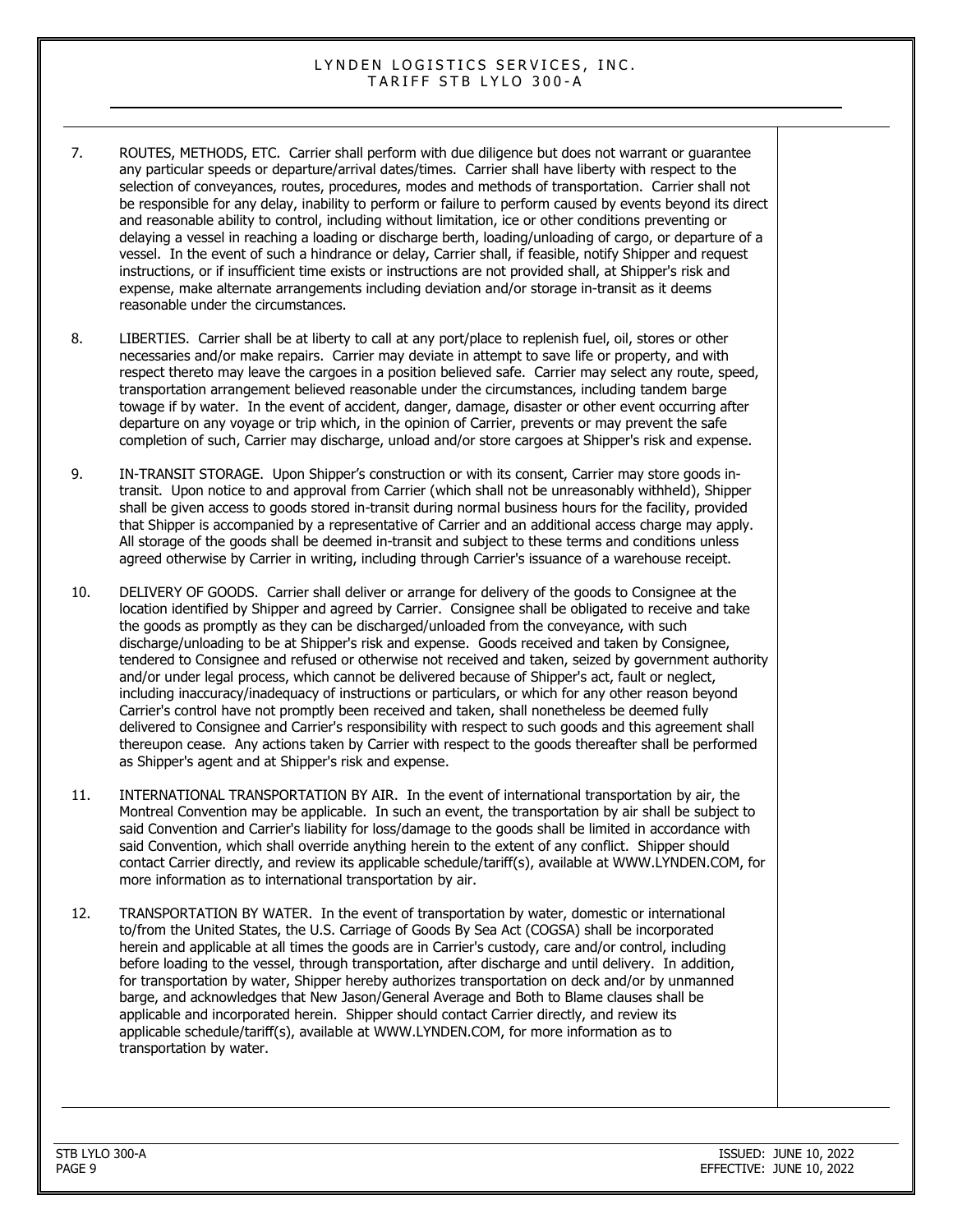- 13. LOSS/DAMAGE TO GOODS. Carrier's liability with respect to the goods, and/or Shipper, Consignee and/or any other person or entity claiming by, through or with respect to the goods, and whether for loss, damage, delay, shortage, misdelivery, failure to deliver or otherwise, shall be only as follows:
- a. Exceptions. Carrier shall not be liable for any loss, damage, delay, shortage, misdelivery, failure to deliver or other result caused by: act of God; peril of land, sea or air; act of terrorism; act of public enemy; act of war; act of public or government authority or other with apparent authority; fire, unless caused by the actual fault or privity of Carrier; pandemic, epidemic and/or quarantine; act or omission of Shipper, its agent or representative; strike, lockout or other labor dispute; sabotage; riot or other civil commotion; wastage in bulk or weight or arising from the nature of the goods; inherent vice or latent defect of the goods; improper and/or insufficient packing, securing, packaging, marking or addressing; compliance with instructions from Shipper; goods loaded by Shipper into sealed containers or other packages, providing the seal or package remains unbroken and not physically damaged; errors in operation or navigation of a vehicle, vessel or other conveyance; or any other cause or event arising without the actual fault and privity of Carrier.
- b. Consequential Damages. Carrier shall not be liable for any indirect, consequential or special damages of any type or nature whatsoever and howsoever arising, including without limitation any claim for loss of profits, loss of income, loss of business opportunity, business interruption, loss of use and/or loss of ability to use undamaged component or system parts, regardless of whether resulting from negligence, breach or otherwise, and/or whether such may have been foreseeable.
- c. Limitation of Liability and Option to Declare Higher Value. Subject to section 11 (international transportation by air) and section 12 (transportation by water), above, as applicable, Carrier's liability with respect to the goods, and whether for loss, damage, delay, shortage, misdelivery, failure to deliver or otherwise, shall be the lesser of the actual cost to repair, replace and/or deliver the goods or the valuation applicable to Carrier identified directly below:

| ALASKA MARINE LINES, INC.                            | $\mathbf{1}$ | \$500 per package/cfu under COGSA                                                                                                                                                                                                |
|------------------------------------------------------|--------------|----------------------------------------------------------------------------------------------------------------------------------------------------------------------------------------------------------------------------------|
| but only to the extent of such conflict.             |              | However, in some cases Alaska Marine Lines, Inc. has accepted certain<br>extended liability for cargo loss or damage as outlined in its tariffs.<br>Such tariff provisions shall supersede this Bill of Lading when in conflict, |
| ALASKA MARINE TRUCKING, LLC                          | ÷            | \$.50 (fifty cents) per pound.                                                                                                                                                                                                   |
| ALASKA WEST EXPRESS, INC.                            | ÷            | \$.10 (ten cents) per pound.                                                                                                                                                                                                     |
| LTI, INC.                                            | ÷            | \$.10 (ten cents) per pound.                                                                                                                                                                                                     |
| LYNDEN AIR CARGO, LLC                                |              | \$.50 (fifty cents) per pound, but with<br>a minimum of \$50 per shipment.                                                                                                                                                       |
| LYNDEN AIR CARGO (PNG) LTD.                          | ÷            | \$.50 (fifty cents) per pound, but with<br>a minimum of \$50 per shipment.                                                                                                                                                       |
| LYNDEN LOGISTICS, INC.<br>(FKA LYNDEN INTERNATIONAL) | ÷            | \$.50 (fifty cents) per pound, but with<br>a minimum of \$50 per shipment.                                                                                                                                                       |
| LYNDEN LOGISTICS SERVICES, INC. :                    |              | \$.10 (ten cents) per pound.                                                                                                                                                                                                     |
| LYNDEN TRANSPORT, INC.                               |              | \$20 (twenty dollars) per pound, up to<br>a maximum of \$200,000 per load.                                                                                                                                                       |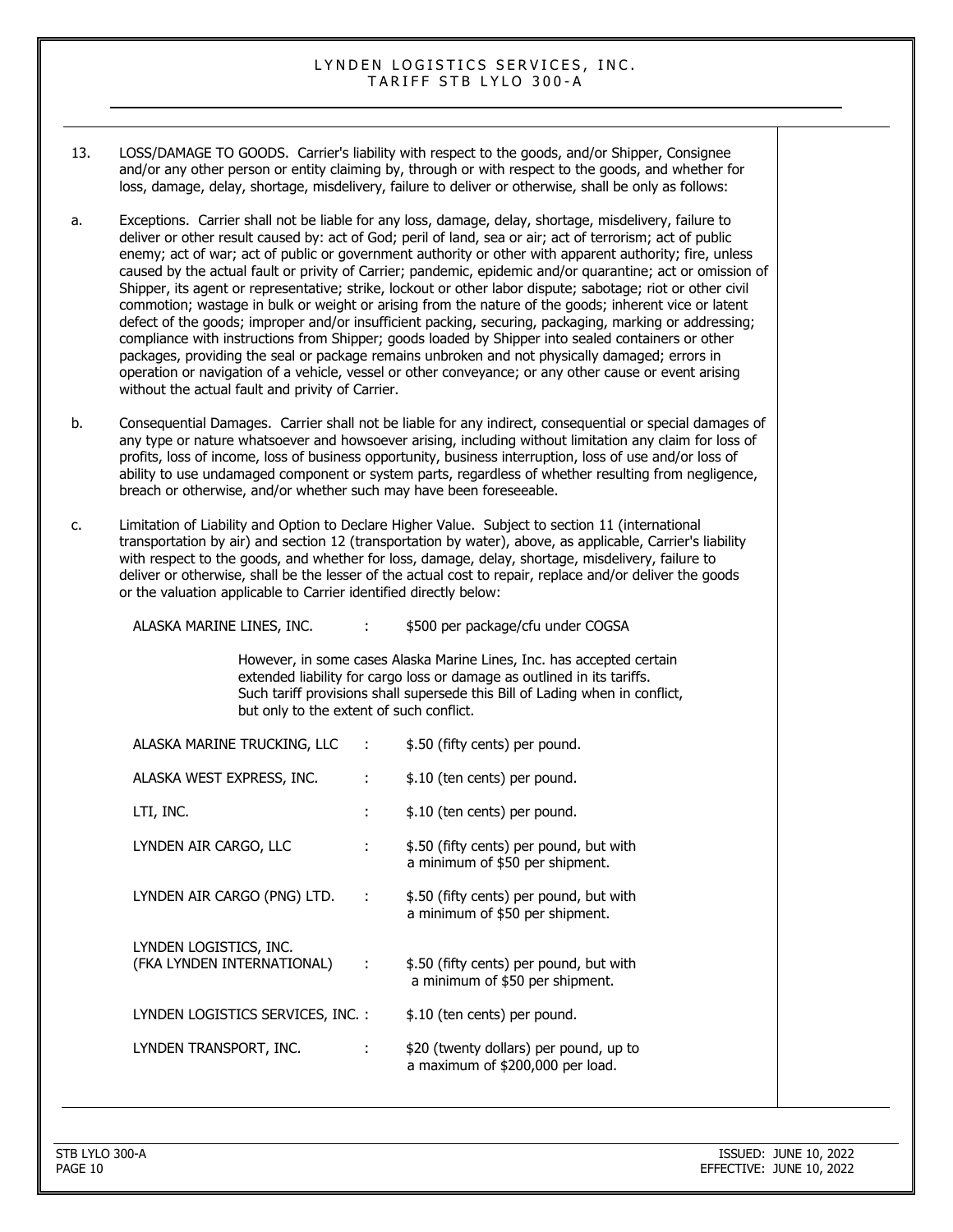All amounts above are in US dollars. Notwithstanding the foregoing, for goods originating in Canada and transported by motor Carrier, Carrier's liability shall be the lesser of the actual cost to repair, replace and/or deliver the goods or CAN \$2.00 per pound, up to a maximum of US \$200,000 per load.

However, if Shipper has declared in writing to Carrier a valuation for the goods which is higher than the foregoing amount, and Carrier has agreed to carry the goods at the higher valuation so declared, then Carrier's liability shall be the lesser of the actual cost to repair, replace and/or deliver the goods or the higher valuation so declared and agreed, with Shipper to pay increased freight charges for any such declaration as set forth in Carrier's applicable rate tariff and/or other schedule of charges.

Carrier shall not be liable to Shipper or any other claiming by, through or with respect to the goods, whether for loss, delay, shortage, misdelivery, failure to deliver or otherwise, or in tort, contract or upon any other theory, other than as set forth herein, and Shipper agrees to indemnify and hold Carrier harmless (including legal fees and litigation costs) from and against any other or further loss, damage, expense, liability, claim, fine, penalty and/or suit arising out of or in any fashion whatsoever relating to the goods or their transportation.

- d. Delivery and Inspection. Delivery of the goods without written notification of damage on the bill of lading, way bill or delivery receipt shall be prima facie evidence that the goods have been delivered in the same good order, count and condition as when initially received by Carrier.
- e. Claims. As a condition precedent to any recovery against Carrier:
	- 1. The goods must be carefully inspected by Shipper or Consignee immediately upon delivery, and any loss or damage which would then be evident must be noted in writing to Carrier on the bill of lading, waybill or delivery receipt, or the goods shall be conclusively presumed to have been delivered in the same good order, count and condition as when initially received by Carrier;
	- 2. In the event of any loss or damage not ascertainable at delivery, written notice must be given to Carrier within three (3) days of delivery for transportation by water, under COGSA, within seven (7) days of delivery for U.S. domestic air transportation, and otherwise within fifteen (15) days of delivery, after which time and with no written notice having been given it shall be conclusively presumed that the goods were delivered in the same good order, count and condition as when initially received by Carrier;
	- 3. In the event of goods delayed, lost or otherwise not timely delivered, Carrier must be given written notice within three (3) days of delivery for transportation by water, under COGSA, within seven (7) days of delivery for U.S. domestic air transportation, and otherwise within fifteen (15) days of delivery, or from the date upon which the goods should have been delivered, or the goods shall be conclusively presumed to have been delivered in the same good order, count and condition as when initially received by Carrier;
	- 4. Carrier shall have a reasonable opportunity to inspect the goods, including their packing and packaging, in the same condition as upon delivery and before any alteration or destruction thereof;
	- 5. Written claim for loss/damage, specifying the full particulars thereof and the amount(s) being claimed, must be filed with Carrier within ninety (90) days, for U.S. domestic air transportation, or otherwise within nine (9) months of delivery, from the date on which the goods should have been delivered, or the date on which Carrier disallowed the claim or pertinent part of the claim, whichever is later;
	- 6. Suit against Carrier must be filed within one (1) year for transportation by water, under COGSA, within one (1) year for U.S. domestic air transportation, or otherwise within two (2) years, from delivery, the date which the goods should have been delivered, or the date on which Carrier disallowed the claim or pertinent part of the claim, whichever is later; and
	- 7. There shall be no recovery against Carrier until freight and all charges due Carrier with respect to the goods and/or their transportation have been fully paid and received by Carrier.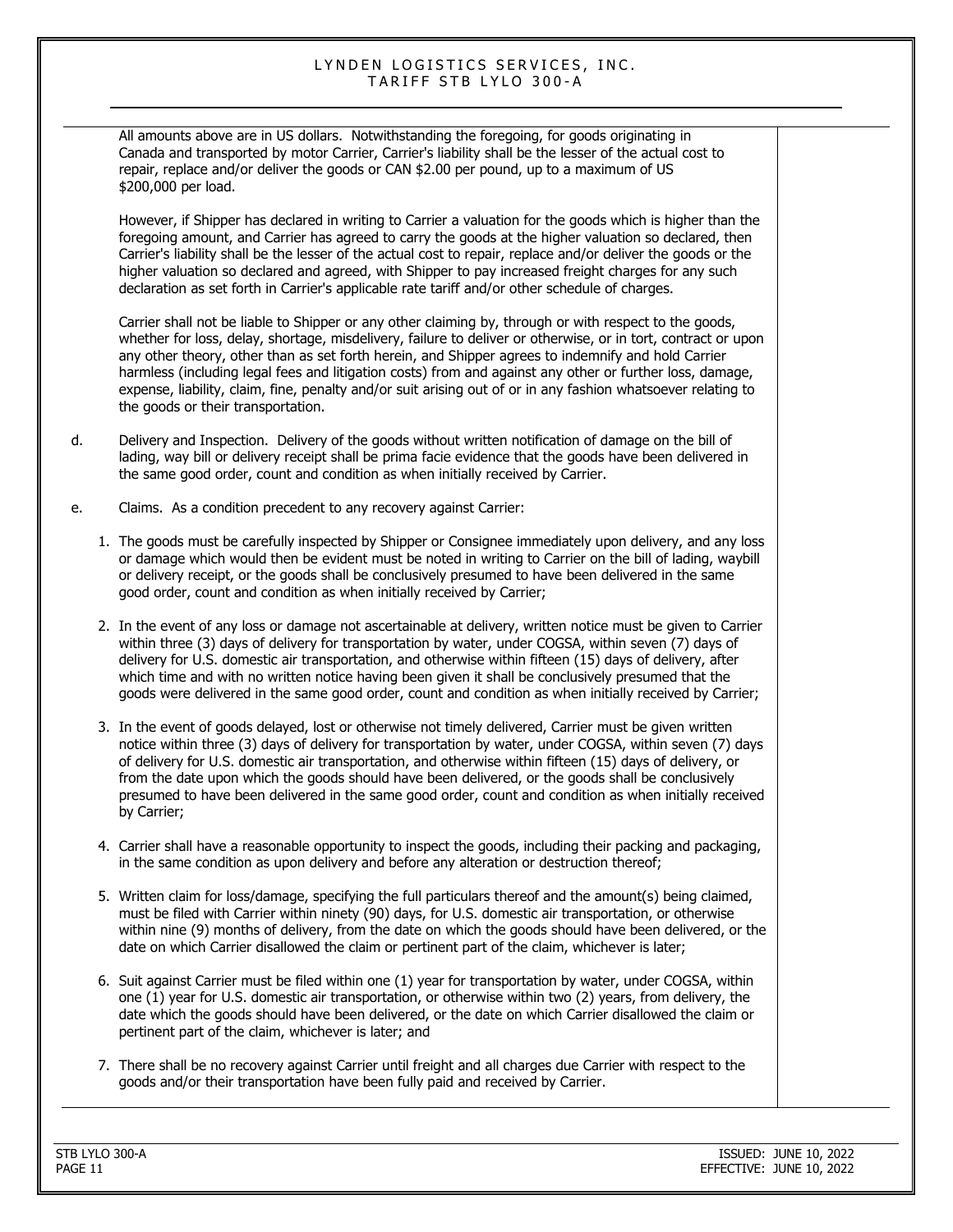- 14. SUBCONTRACTING. Carrier shall be entitled to subcontract on any terms and/or conditions the whole or any part of the transportation services, including without limitation to its affiliated entities, with all such subcontractors entitled to the same limitations upon, and exemptions and defenses to, liability granted to Carrier hereunder, at law or otherwise.
- 15. EXTENSION OF BENEFITS. All limitations upon, and exceptions and defenses to, liability granted to Carrier hereunder, or at law or otherwise shall be automatically extended to all parent, subsidiary and/or affiliated entities of Carrier (including its and their respective owners, directors, officers, employees and agents) and to all vessels, vehicles, aircraft, conveyances, carriers, contractors, subcontractors, stevedores, managers, agents and all other persons/entities and equipment utilized and/or providing any services whatsoever with respect to the goods or their transportation.
- 16. BILLS OF LADING, AIR WAYBILLS, RECEIPTS, ETC. Bills of lading, air waybills, receipts, etc. may be signed by the respective agents and representatives of the parties, including in counterparts and/or by electronic means; upon Shipper's consent, verbal or otherwise, Carrier may complete and/or sign for and on behalf of Shipper, as its authorized agent for such limited purposes.
- 17. INTEGRATION, MODIFICATION AND CONSTRUCTION. Upon tender of goods to Carrier, Shipper shall be deemed to have consented and agreed to these terms and conditions, which shall be applicable to all services provided by Carrier and supersede any bill of lading, air waybill, receipt or other document from any entity other than Carrier, including any such document from Shipper. These terms and conditions shall not be modified except through a writing signed by an authorized representative of Shipper and the executive officer of Carrier; no other agent, employee or representative of Carrier has authority to alter, modify or waive these terms and conditions. These terms and conditions, along with Carrier's applicable schedule(s) and tariff(s), available at WWW.LYNDEN.COM, incorporated herein by reference as applicable, constitute the entire agreement between the parties, and supersede all prior and contemporaneous agreements, regarding the goods or their transportation, written and oral. This agreement shall be construed neutrally, and as the mutual assent of both parties, rather than for or against a party. The headings used herein are for convenience of reference only.
- 18. GOVERNING LAW, DISPUTE RESOLUTION, IMMUNITY, AND LEGAL FEES. The general maritime law and federal transportation related laws of the United States shall govern this agreement to the extent applicable, and otherwise the laws of the State of Washington shall govern. Any dispute relating to this agreement, the goods and/or their transportation shall be resolved through litigation in the state or federal court in Seattle, Washington, with the parties consenting to its personal jurisdiction and the applicability and convenience of said venue, and Shipper expressly waives any sovereign immunity from suit rights it may possess and agrees not to assert sovereign immunity for any purpose relating thereto or thereto. Unless specifically prohibited by law, the substantially prevailing party in any such litigation shall be entitled to recover its reasonable legal fees and litigation costs.

BILL OF LADING END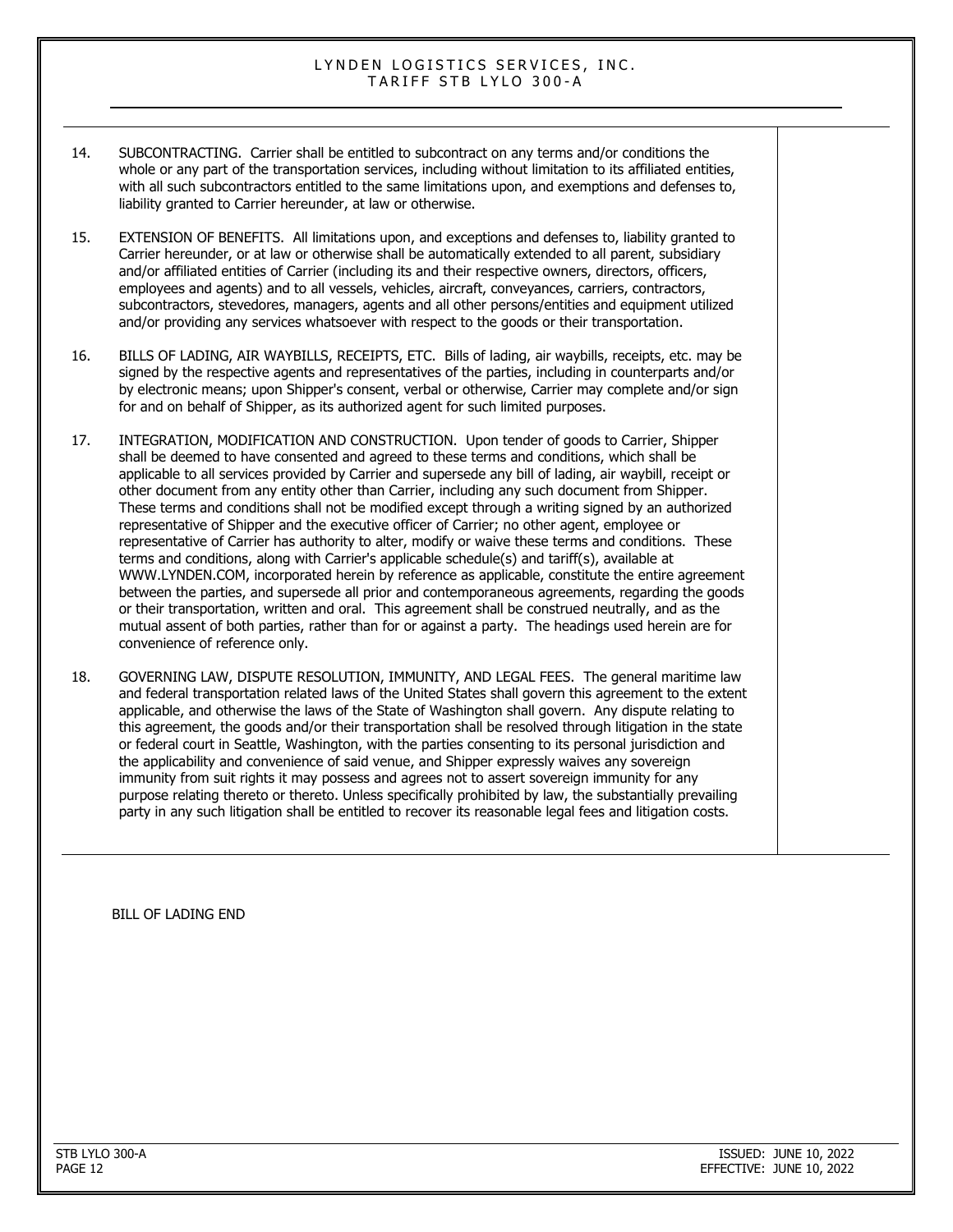| BILLS OF LADING - NO "NEGOTIABLE" / ORDER BILLS OF LADING                                                                                                                                                                                                                                                                                                                                                                           | 220 |
|-------------------------------------------------------------------------------------------------------------------------------------------------------------------------------------------------------------------------------------------------------------------------------------------------------------------------------------------------------------------------------------------------------------------------------------|-----|
| Carrier's Bill of Lading is Non-Negotiable.                                                                                                                                                                                                                                                                                                                                                                                         |     |
| Shipments moving on any order or negotiable bill of lading will not be accepted.                                                                                                                                                                                                                                                                                                                                                    |     |
| BILLS OF LADING - FREIGHT BILLS INVOLVING A CHANGE IN COLLECTION STATUS                                                                                                                                                                                                                                                                                                                                                             | 240 |
| Bills of Lading or freight bills edited by, or other written instructions from, Shipper requesting a change in<br>collection status from "prepaid" to "collect" will not be accepted unless credit has been expressly approved<br>by Carrier's credit department in advance and in writing.                                                                                                                                         |     |
| Notwithstanding the foregoing, bills of lading or freight bills edited by, or other written instructions from,<br>Shipper requesting such a change in collection status will not be accepted under any circumstances once<br>goods have been delivered.                                                                                                                                                                             |     |
| BILLS OF LADING - OTHER THAN CARRIER'S                                                                                                                                                                                                                                                                                                                                                                                              | 260 |
| When Carrier signs any bill of lading or document other than Carrier's bill of lading, Carrier shall be<br>acknowledging the shipment ONLY and shall not be accepting the terms or conditions of said bill of lading or<br>any such other document. When a shipment is received on a bill of lading or document other than Carrier's,<br>all contract terms and conditions for carriage, as stated herein, shall remain applicable. |     |
| CHARGES - ADVANCING CHARGES / EXTENSION OF CREDIT                                                                                                                                                                                                                                                                                                                                                                                   | 300 |
| No costs, charges or expenses which are for Shipper's account will be advanced by Carrier without Carrier's<br>advance consent. Carrier may advance amounts incidental to the transportation which are incurred by<br>Carrier but which were not known or contemplated by Carrier prior to commencement of services. Shipper<br>shall be invoiced and obligated to promptly reimburse Carrier for any such advances.                |     |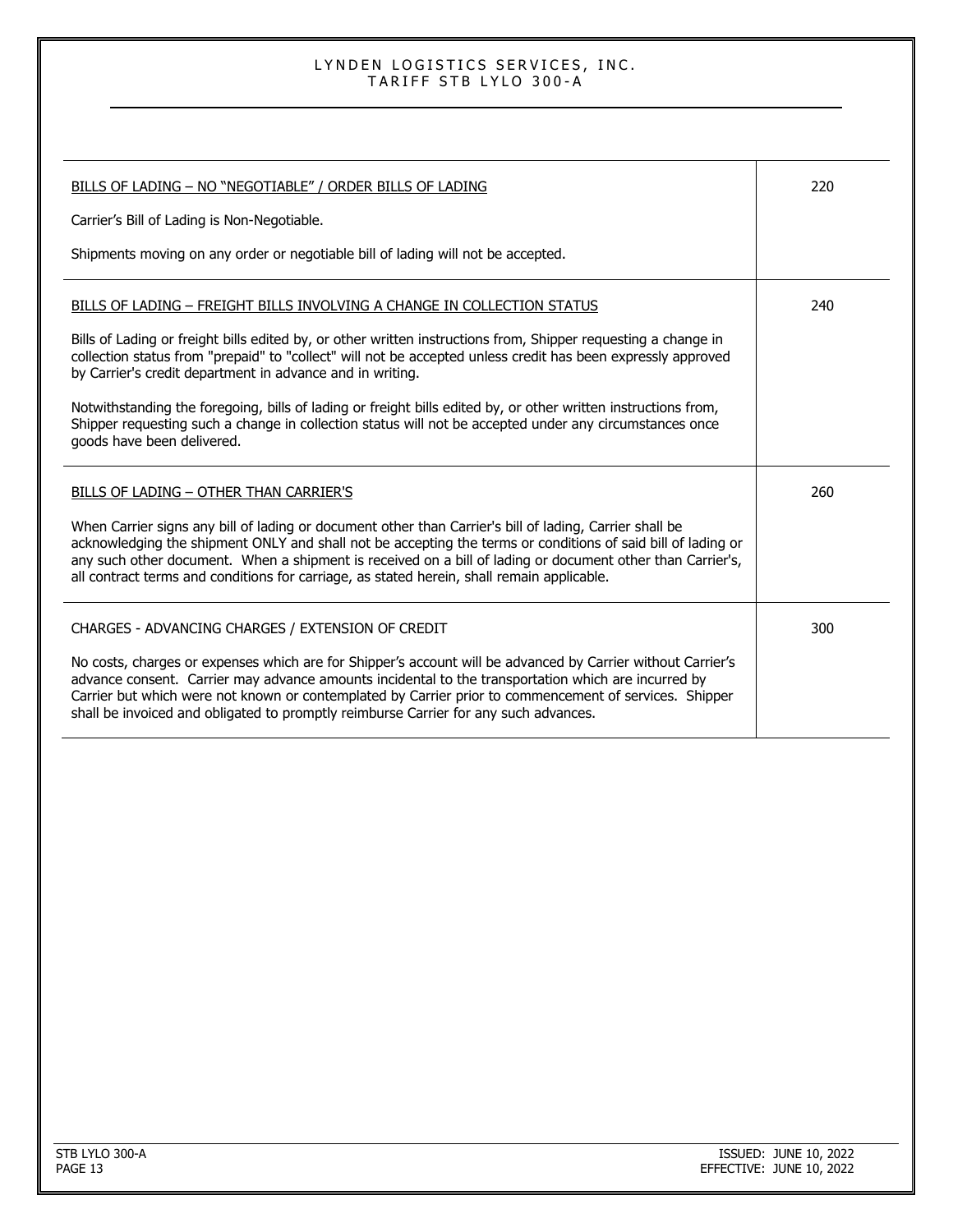| <b>CHARGES - CARRIER'S LIEN</b>                                                                                                                                                                                                                                                                                                                                                                                                                                                                                                                                                                                                                                                                                                                                                                                                                                                           | 320 |
|-------------------------------------------------------------------------------------------------------------------------------------------------------------------------------------------------------------------------------------------------------------------------------------------------------------------------------------------------------------------------------------------------------------------------------------------------------------------------------------------------------------------------------------------------------------------------------------------------------------------------------------------------------------------------------------------------------------------------------------------------------------------------------------------------------------------------------------------------------------------------------------------|-----|
| Carrier shall have a lien upon all goods transported, which lien shall survive delivery, to secure payment of<br>sums due Carrier. Further, Shipper grants Carrier a consensual lien and security interest upon all Shipper's<br>personal property subsequently in the possession of Carrier to secure payment of sums due. Carrier may<br>execute financing statements for the same and/or otherwise assert such lien rights at any time amounts are<br>due Carrier, including withholding delivery and/or store the goods itself and/or with a third party until full<br>payment is made, and/or sell, publicly or privately, and/or dispose of any such goods, if payment is not<br>made, in accordance with applicable law; in the event of sale, proceeds shall be first applied to all costs of<br>sale, then to sums due Carrier, with the balance, if any, to be paid to Shipper. |     |
| <b>CHARGES - CUSTOMS OR IN-BOND SHIPMENTS</b>                                                                                                                                                                                                                                                                                                                                                                                                                                                                                                                                                                                                                                                                                                                                                                                                                                             | 330 |
| See Item 420 below.                                                                                                                                                                                                                                                                                                                                                                                                                                                                                                                                                                                                                                                                                                                                                                                                                                                                       |     |
| <b>CHARGES - FUEL SURCHARGE</b>                                                                                                                                                                                                                                                                                                                                                                                                                                                                                                                                                                                                                                                                                                                                                                                                                                                           | 340 |
| See Item 2100 below.                                                                                                                                                                                                                                                                                                                                                                                                                                                                                                                                                                                                                                                                                                                                                                                                                                                                      |     |
| CHARGES - INACCURATE / INCOMPLETE INFORMATION                                                                                                                                                                                                                                                                                                                                                                                                                                                                                                                                                                                                                                                                                                                                                                                                                                             | 350 |
| See Item 580 below.                                                                                                                                                                                                                                                                                                                                                                                                                                                                                                                                                                                                                                                                                                                                                                                                                                                                       |     |
| CHARGES - NO C.O.D. SHIPMENTS                                                                                                                                                                                                                                                                                                                                                                                                                                                                                                                                                                                                                                                                                                                                                                                                                                                             | 360 |
| Collect on delivery (C.O.D.) shipments will not be accepted.                                                                                                                                                                                                                                                                                                                                                                                                                                                                                                                                                                                                                                                                                                                                                                                                                              |     |
| CHARGES - OVERDIMENSION GOODS (HEAVY, BULKY, LONG, ETC.)                                                                                                                                                                                                                                                                                                                                                                                                                                                                                                                                                                                                                                                                                                                                                                                                                                  | 370 |
| Rates named herein apply only to single pieces/packages or combined pieces/packages loaded to a single<br>standard 40'x8'x8' container weighing less than 50,000 pounds. Single pieces/packages or combined<br>pieces/packages loaded to a single container which are over said size and/or which weigh 50,000 pounds<br>or more may be subject to heavy lift, oversize and similar surcharges.                                                                                                                                                                                                                                                                                                                                                                                                                                                                                           |     |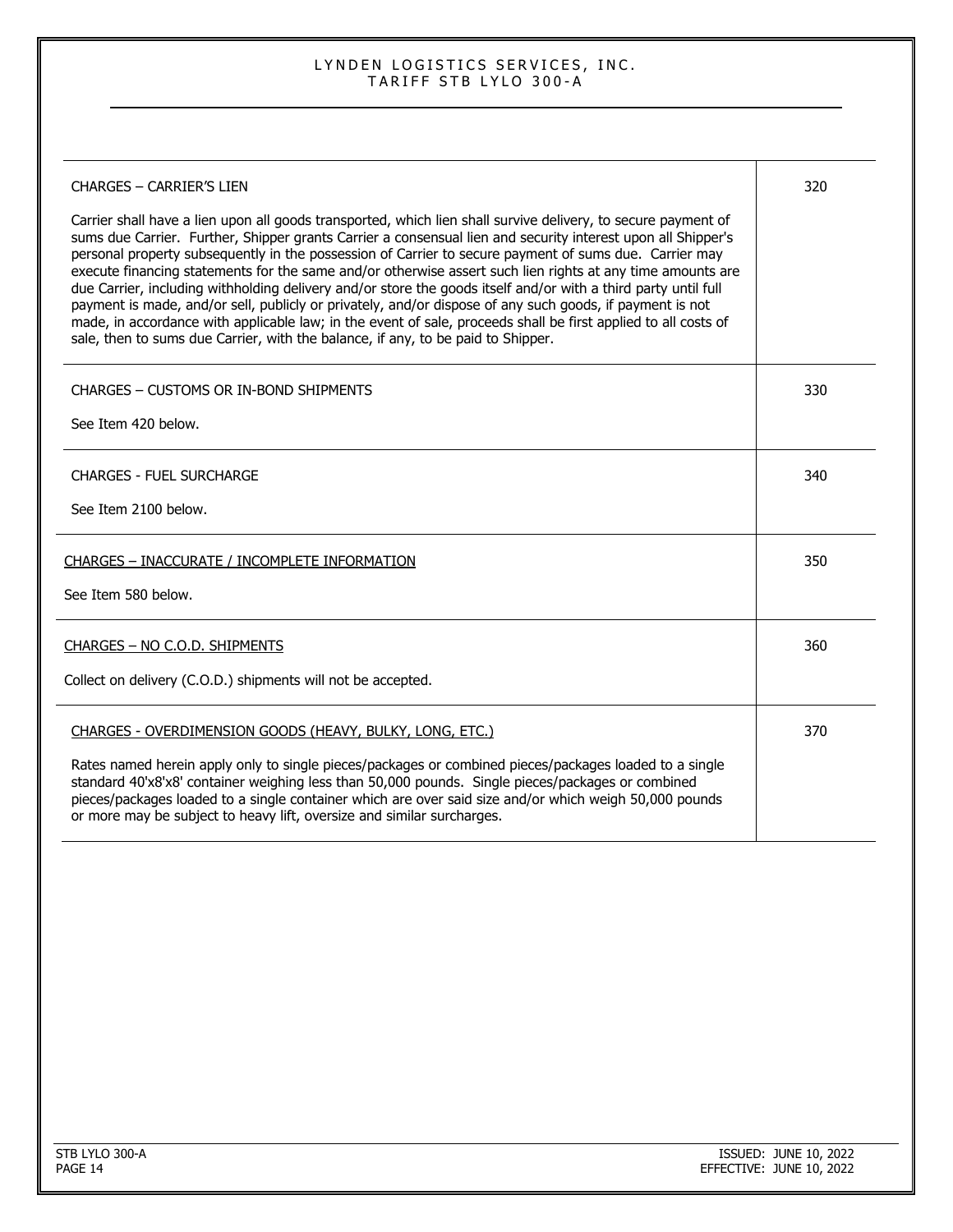| CHARGES - PLACEMENT/PICKUP/DELIVERY CHARGES<br>Unless otherwise agreed, rates named herein do not include pickup/delivery/placement other than at those<br>points/places identified in Item 2000. Pickup/delivery/placement at points/places other than those identified<br>in Item 2000 shall be subject to individually negotiated and agreed rates, terms and conditions.                                                                                                                                                                                                                                                                                                   | 380 |
|--------------------------------------------------------------------------------------------------------------------------------------------------------------------------------------------------------------------------------------------------------------------------------------------------------------------------------------------------------------------------------------------------------------------------------------------------------------------------------------------------------------------------------------------------------------------------------------------------------------------------------------------------------------------------------|-----|
|                                                                                                                                                                                                                                                                                                                                                                                                                                                                                                                                                                                                                                                                                |     |
| <b>CHANGES TO TARIFF</b>                                                                                                                                                                                                                                                                                                                                                                                                                                                                                                                                                                                                                                                       | 400 |
| Changes to this Tariff may be made from time to time. All such changes will be noted, with the revised<br>Tariff filed and made available in accordance with Surface Transportation Board regulations.                                                                                                                                                                                                                                                                                                                                                                                                                                                                         |     |
| <b>CUSTOMS OR IN BOND SHIPMENTS</b>                                                                                                                                                                                                                                                                                                                                                                                                                                                                                                                                                                                                                                            | 420 |
| (1)<br>Shipments moving under United States Customs Bond will move on one Bill of Lading and will<br>not be allowed to mix on the same bill of lading with shipments not moving under customs<br>bond. However, if the container to which the shipment is loaded is consigned to an in-bond<br>warehouse, the in-bond shipment may mix with goods not moving under customs bond.                                                                                                                                                                                                                                                                                               |     |
| When shipments move under United States Customs Bond or delivery by Carrier is required to be<br>(2)<br>made under United States Customs supervision, a charge of \$154 per shipment will be assessed.                                                                                                                                                                                                                                                                                                                                                                                                                                                                         |     |
| DECLARATION OF HIGHER VALUE (AD VALOREM)                                                                                                                                                                                                                                                                                                                                                                                                                                                                                                                                                                                                                                       | 440 |
| Shipper has the option of declaring a higher valuation for the goods pursuant to Carrier's Bill of Lading,<br>published at Item 200, above, and this Tariff.                                                                                                                                                                                                                                                                                                                                                                                                                                                                                                                   |     |
| Should Shipper wish to declare a higher valuation for the goods, Shipper must either inform Carrier in writing<br>of such higher value before the goods are tendered for transportation (in which event Carrier shall be<br>authorized to utilize such value and to insert it on the face of the Bill of Lading), or Shipper must insert such<br>higher value in the appropriate space on the front of the Bill of Lading itself before the goods are tendered,<br>and Carrier must agree to the same; in declaring a higher valuation for the goods, Shipper expressly agrees to<br>pay additional freight charge of Fifty Percent (50%) of the higher valuation so declared. |     |
| In the event of a declaration of higher value and payment of additional freight charges for the same by<br>Shipper, Carrier's maximum limit for liability shall then not exceed such declared higher value.                                                                                                                                                                                                                                                                                                                                                                                                                                                                    |     |
| <b>EFFECTIVE DATE</b>                                                                                                                                                                                                                                                                                                                                                                                                                                                                                                                                                                                                                                                          | 500 |
| Shipments are governed by the rates and rules in effect on the date(s) the shipment(s) are tendered to<br>Carrier for transportation.                                                                                                                                                                                                                                                                                                                                                                                                                                                                                                                                          |     |
| <b>EQUIPMENT SPECIFICATIONS</b>                                                                                                                                                                                                                                                                                                                                                                                                                                                                                                                                                                                                                                                | 520 |
|                                                                                                                                                                                                                                                                                                                                                                                                                                                                                                                                                                                                                                                                                |     |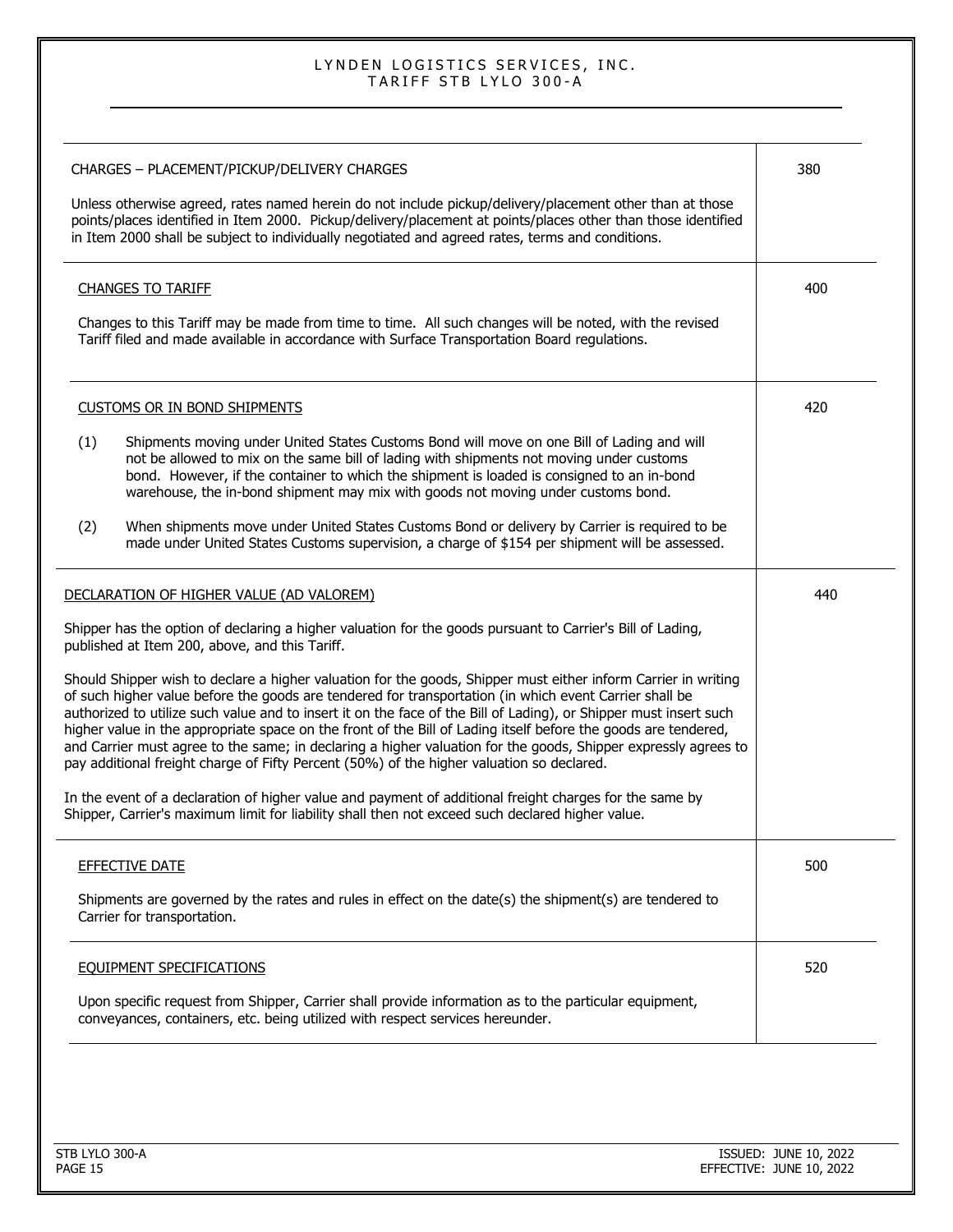|                  | <b>HAZARDOUS MATERIALS TRANSPORTATION,</b><br>INCLUDING EXPLOSIVES, HAZARDOUS WASTE AND OTHER DANGEROUS GOODS                                                                                                                                                                                                                                                                                                                                                                                                                                                                                | 540 |
|------------------|----------------------------------------------------------------------------------------------------------------------------------------------------------------------------------------------------------------------------------------------------------------------------------------------------------------------------------------------------------------------------------------------------------------------------------------------------------------------------------------------------------------------------------------------------------------------------------------------|-----|
| Parts 260-282.   | If Shipper tenders goods of a hazardous or dangerous nature, Shipper agrees that the Federal Hazardous<br>Materials and Hazardous Waste Rules and Regulations shall be applicable and to adhere to all such<br>regulations, including those set forth at Code of Federal Regulations Title 49, Parts 100 - 185, and Title 40,                                                                                                                                                                                                                                                                |     |
|                  | Explosives, inflammables, infectious substances, dangerous items, hazardous materials and/or hazardous<br>waste of any type or nature whatsoever will be accepted for transportation only after prior booking<br>arrangements have been made with Carrier and Carrier has specifically agreed to provide services with<br>respect to such goods in writing.                                                                                                                                                                                                                                  |     |
|                  | Carrier reserves the right to refuse any goods which, in its judgment, are hazardous, dangerous,<br>objectionable or otherwise likely to injure any container, equipment or other personal property, or for<br>which, in Carrier's judgment, is not able to be safely loaded, stowed, secured, unloaded and delivered.                                                                                                                                                                                                                                                                       |     |
|                  | All shipments of such goods accepted by Carrier shall be subject to the following requirements:                                                                                                                                                                                                                                                                                                                                                                                                                                                                                              |     |
| (1)<br>language: | A statement of certification must appear on the shipping paper that the goods offered for<br>transportation meet the requirements of this Tariff. Such certification shall contain the following                                                                                                                                                                                                                                                                                                                                                                                             |     |
|                  | "This is to certify that the above named goods are properly classified, described, packaged,<br>marked and labeled, and are in proper condition for transportation according to the applicable<br>regulations of the Department of Transportation/Environmental Protection Agency, and Carrier<br>may rely upon the statements and descriptions made herein, any other representations<br>notwithstanding."                                                                                                                                                                                  |     |
| (2)              | Shipper must attest on the bill of lading that the shipment contains no mix of non-compatible goods<br>whatsoever, including those non-compatible goods identified by the Federal Resource Conservation<br>and Recovery Act (RCRA), Toxic Substances Control Act (TSCA), Code of Federal Regulations, or<br>any state or federal environmental conservation, protection or like agencies. Shipments not so<br>attested will not be accepted by Carrier.                                                                                                                                      |     |
|                  | Any shipment which contains such goods but which was not so declared to Carrier prior to commencement<br>of services shall be assessed an additional surcharge of \$15,000 per container in addition to freight and all<br>other charges accruing hereunder.                                                                                                                                                                                                                                                                                                                                 |     |
| NOTE 1:          | When a shipment contains two or more articles which, under the provisions of Code of<br>Federal Regulations, are prohibited from being loaded or stored together, each part lot in<br>the shipment will be considered a separate shipment. Each such considered separate<br>shipment will be subject to the provisions of this Item even though tendered on a single<br>bill of lading. Articles not requiring such segregation may be included with any one of the<br>separately considered shipments.                                                                                      |     |
| NOTE 2:          | When a shipment has been accepted by Carrier for transportation and after receipt by<br>Carrier an error is found in the required certification, packaging, labeling or other lawful<br>requirements, all damages and penalties actual and consequential shall be for the account<br>of the party required to provide such certification, packaging, labeling or other lawful<br>requirement. A Charge of \$145 per container will be assessed to placard Carrier's vehicle<br>in conformance with DOT regulations when shipment is found to be in non-compliance<br>with those regulations. |     |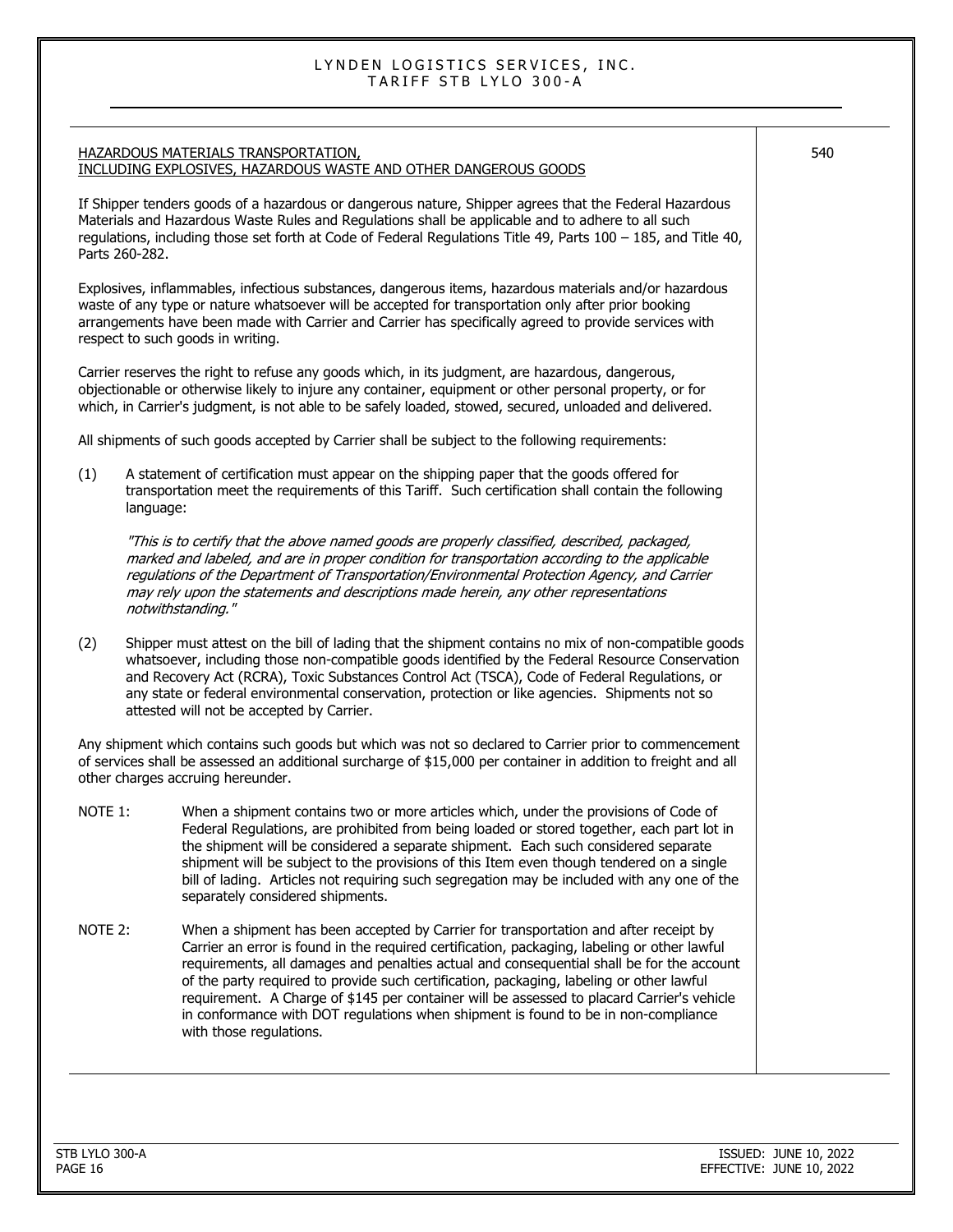| HAZARDOUS MATERIALS, DISPOSAL OF<br>When shipments of hazardous/dangerous materials goods are either rejected by Consignee or determined by<br>Carrier to be damaged, or likely to become a danger or hazard during the transportation, without fault of<br>Carrier, Carrier shall notify Shipper and Shipper shall at its expense make all arrangements for the immediate<br>removal and disposal of such hazardous materials in accordance with applicable laws and regulations.<br>Any actions taken and/or costs incurred by Carrier for the same shall be for Shipper's account, including any<br>costs of disposal. | 550 |
|---------------------------------------------------------------------------------------------------------------------------------------------------------------------------------------------------------------------------------------------------------------------------------------------------------------------------------------------------------------------------------------------------------------------------------------------------------------------------------------------------------------------------------------------------------------------------------------------------------------------------|-----|
| HAZARDOUS WASTE, TRANSPORTATION OF<br>Hazardous wastes will be accepted for transportation only after prior booking arrangements have been made<br>with Carrier and Carrier has specifically agreed to provide services with respect to such goods in writing.<br>Carrier reserves the right to refuse any goods which, in its judgment, are hazardous, dangerous,<br>objectionable or otherwise likely to injure any container, equipment or other personal property, or which, in<br>Carrier's judgment, is not able to be safely loaded, stowed, secured, unloaded and delivered.                                      | 560 |
| HOUSEHOLD GOODS, TRANSPORTATION OF<br>"Household goods," defined as personal effects, personal property and/or property used or to be used in a<br>dwelling, will not be accepted for shipment hereunder. Carrier is not a household goods moving company or<br>carrier.                                                                                                                                                                                                                                                                                                                                                  | 570 |
| INACCURATE / INCOMPLETE INFORMATION<br>When goods are transported under inaccurate, incomplete and/or false descriptions, particulars,<br>specifications, information, etc. from Shipper, Carrier will invoice and be entitled to collect freight and<br>charges from Shipper according to the proper descriptions, particulars, etc. thereof.                                                                                                                                                                                                                                                                            | 580 |
| <b>INSURANCE</b><br>Rates named herein do not include any first party or Shipper's interest cargo insurance provided by Carrier<br>for the benefit of Shipper.                                                                                                                                                                                                                                                                                                                                                                                                                                                            | 590 |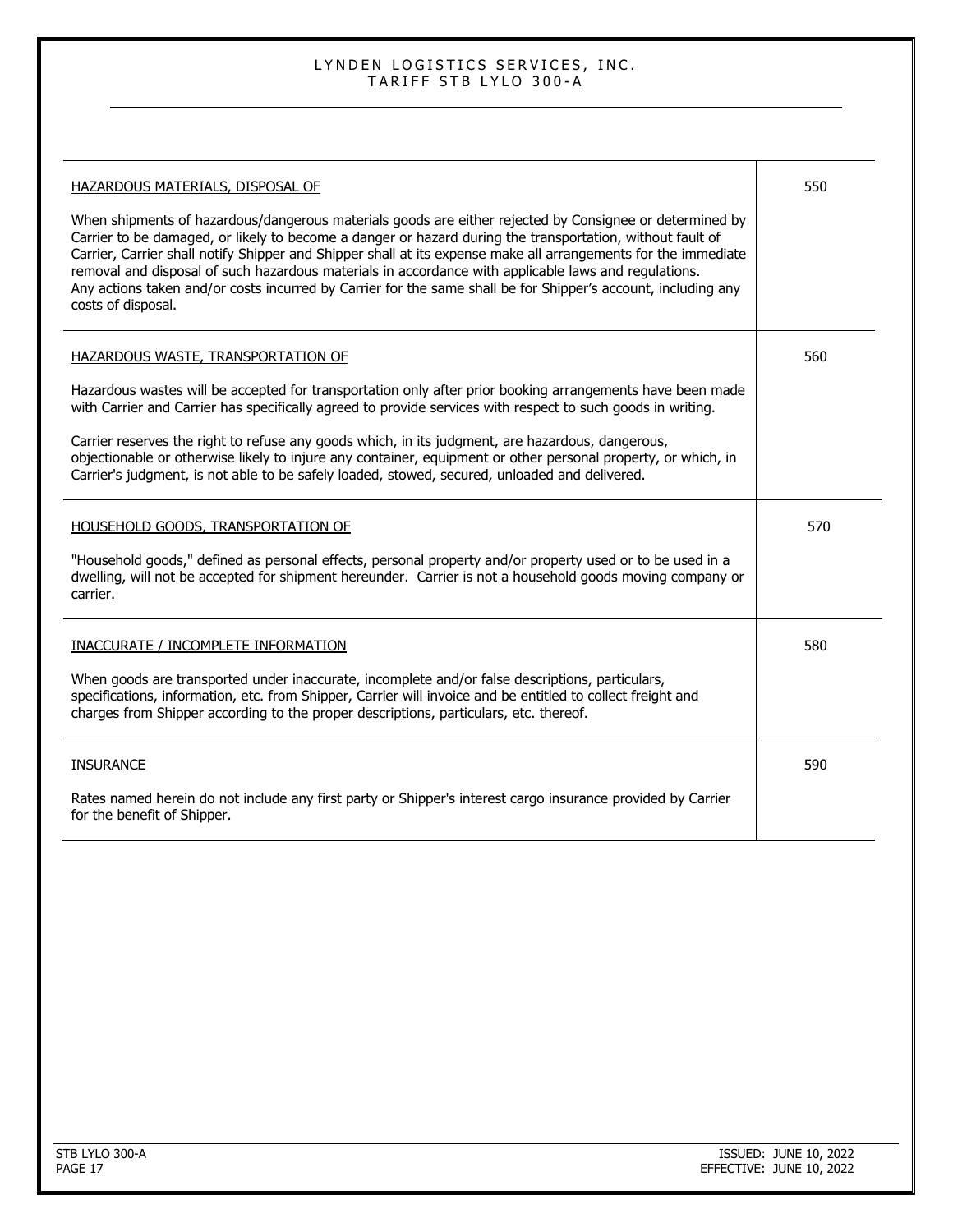| LOADING - CONTAINER LOADING                                                                                                                                                                                                                                                                                                                                                                                                                                                                                    | 600 |
|----------------------------------------------------------------------------------------------------------------------------------------------------------------------------------------------------------------------------------------------------------------------------------------------------------------------------------------------------------------------------------------------------------------------------------------------------------------------------------------------------------------|-----|
| Goods loaded in containers must be packaged and secured in such a manner to ensure that goods do not<br>shift during normal handling procedures and the contemplated transportation services.                                                                                                                                                                                                                                                                                                                  |     |
| Goods loaded in containers must be packaged and secured for safe handling, stowage and transportation by<br>land and/or water, including shifting, rolling, pitching and other vessel movements.                                                                                                                                                                                                                                                                                                               |     |
| Containers returned to Carrier with dunnage or other debris or waste not removed will be subject to cleaning<br>and handling charges which shall be for Shipper's account.                                                                                                                                                                                                                                                                                                                                     |     |
| LOADING - PLATFORM/CHASSIS LOADING                                                                                                                                                                                                                                                                                                                                                                                                                                                                             | 620 |
| Goods that are Shipper loaded on a platform, chassis or otherwise exposed to the elements must be<br>properly packaged, protected and secured for safe handling, stowage and transportation by land and/or<br>water, including by uncovered flat deck barge.                                                                                                                                                                                                                                                   |     |
| Goods on platforms must be banded widthwise with minimum 11/4 inch steel banding material, one placed<br>every three feet. Banding must not be placed over platform fork pockets. Goods loaded to platforms must<br>have 4 inch minimum dunnage between the goods and platform.                                                                                                                                                                                                                                |     |
| If Carrier is requested by Shipper or Shipper's agent to provide packaging, protecting, securing and/or other<br>additional services, Carrier may provide the necessary material and labor required to perform such services,<br>itself or through subcontractors, at individually negotiated rates.                                                                                                                                                                                                           |     |
| LOADING - PLATFORMS/CONTAINERS IMPROPERLY LOADED                                                                                                                                                                                                                                                                                                                                                                                                                                                               | 640 |
| When a Shipper loaded container is tender to Carrier improperly loaded, or should it be discovered that<br>a Shipper loaded container is improperly loaded during transit, Carrier may return the container to<br>Shipper for correction (with such return transit to be deemed a separate engagement hereunder and<br>billed accordingly) and/or reload the container at Shipper's additional expense. In the event Carrier<br>reloads any such container, extra labor and materials charges may be assessed. |     |
| LOADING - WEIGHT AND BILLING                                                                                                                                                                                                                                                                                                                                                                                                                                                                                   | 660 |
| Weights provided by Shipper are subject to verification by Carrier, and in the event of error the actual<br>scale, estimated or agreed weight as ascertained by Carrier will apply.                                                                                                                                                                                                                                                                                                                            |     |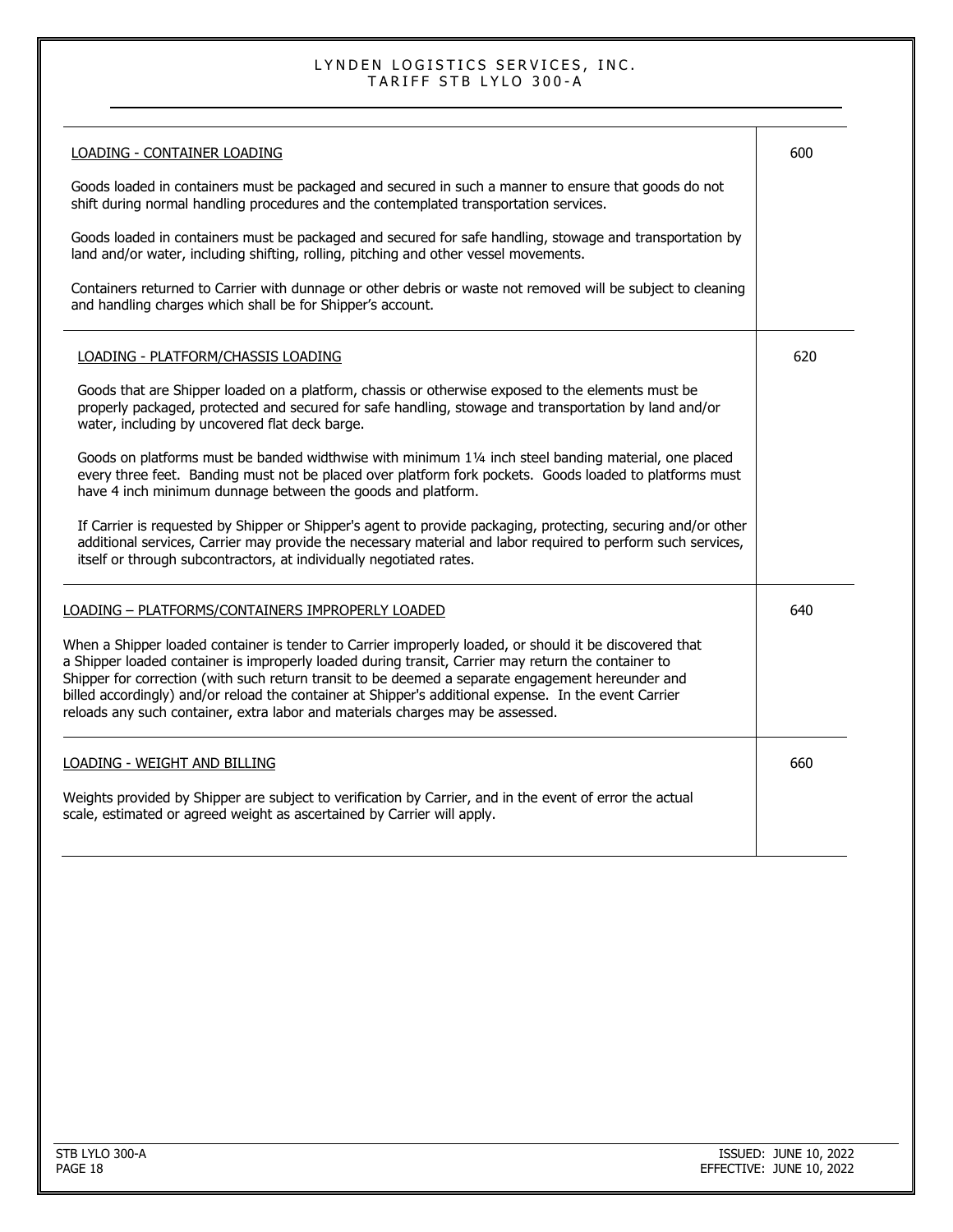| <b>PAYMENT OF FREIGHT - CREDIT TERMS</b>                                                                                                                                                                                                                                                                                                                                                                                                                                                                                                                                                              | 700 |
|-------------------------------------------------------------------------------------------------------------------------------------------------------------------------------------------------------------------------------------------------------------------------------------------------------------------------------------------------------------------------------------------------------------------------------------------------------------------------------------------------------------------------------------------------------------------------------------------------------|-----|
| Unless credit has been expressly approved by Carrier's credit department in writing, payment is due<br>prior to commencement of any services from Carrier and must in any event be made in full before<br>release of goods at the destination.                                                                                                                                                                                                                                                                                                                                                        |     |
| Notwithstanding approval from Carrier's credit department, payment in full must be received by<br>Carrier within 30 days from the date the goods depart from their point of origin.                                                                                                                                                                                                                                                                                                                                                                                                                   |     |
| EXCEPTION: Carrier reserves the right to require prepayment in full prior to movement of shipment<br>from point of origin if Shipper, Consignee or party responsible for freight charges has exceeded its<br>credit limit or is in breach of its credit terms with Carrier. Additionally, if Carrier has reason to believe<br>Shipper, Consignee or party responsible for freight does not have the ability to pay pending freight,<br>Carrier may require prepayment in full prior to movement of the shipment from the point of origin or<br>any further or continuance of transportation services. |     |
| All charges are payable without setoff or deduction in United States currency. Accounts with balances<br>due beyond 30 days will be assessed a 1.5% service charge per month, 18% per annum. Minimum<br>service charges are \$2.00 per month.                                                                                                                                                                                                                                                                                                                                                         |     |
| Should Carrier prevail in arbitration, litigation or other dispute resolution process with respect to the<br>collection of freight and/or other charges, Shipper shall reimburse Carrier for its reasonable legal fees<br>and costs incurred with respect to such collection efforts and/or legal action.                                                                                                                                                                                                                                                                                             |     |
| <b>RELEASE OF GOODS TO OTHER THAN CONSIGNEE</b>                                                                                                                                                                                                                                                                                                                                                                                                                                                                                                                                                       | 720 |
| Goods shall be released at destination to the Consignee designated by Shipper on the Bill of Lading.                                                                                                                                                                                                                                                                                                                                                                                                                                                                                                  |     |
| EXCEPTION: Carrier may release goods to other than the designated Consignee upon receipt of written<br>instructions from Shipper and/or if otherwise deemed reasonable and appropriate under the<br>circumstances, including if required by governmental authority or law.                                                                                                                                                                                                                                                                                                                            |     |
| RETURNED, UNDELIVERED SHIPMENTS                                                                                                                                                                                                                                                                                                                                                                                                                                                                                                                                                                       | 740 |
| Goods at destination which are refused by the Consignee and/or returned to origin at Carrier's facility<br>will be subject to the following:                                                                                                                                                                                                                                                                                                                                                                                                                                                          |     |
| Shipper shall pay all original freight and any storage charges and expenses assessed against<br>(1)<br>the goods, even if Consignee had refused the goods. Regardless of the reason for refusal, all<br>such costs, charges and expenses are for Shipper's account and payable to Carrier.                                                                                                                                                                                                                                                                                                            |     |
| The return movement will be considered a new shipment and billed as such.<br>(2)                                                                                                                                                                                                                                                                                                                                                                                                                                                                                                                      |     |
| Any new transportation will be considered a new shipment and billed as such.<br>(3)                                                                                                                                                                                                                                                                                                                                                                                                                                                                                                                   |     |
|                                                                                                                                                                                                                                                                                                                                                                                                                                                                                                                                                                                                       |     |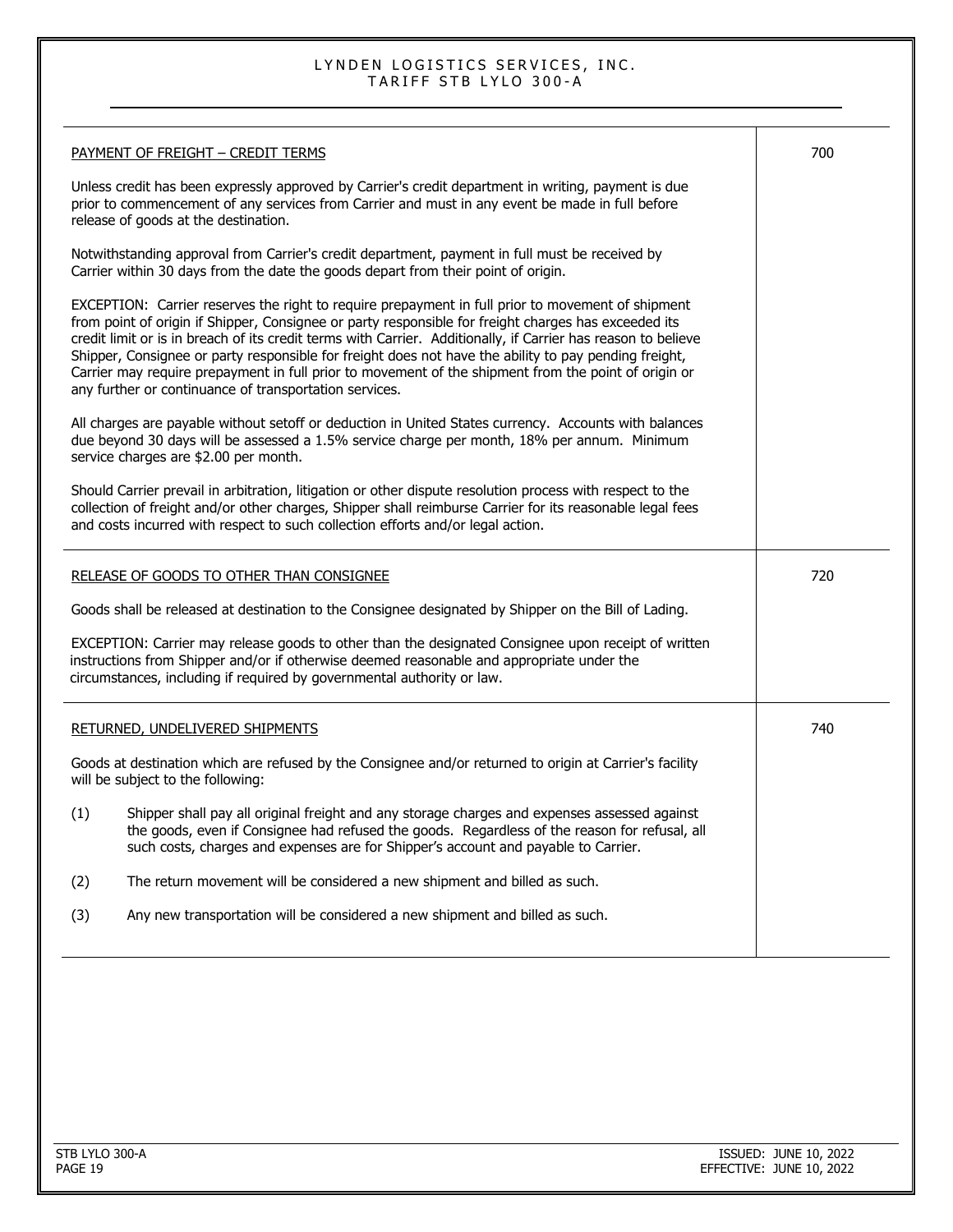| SHIPMENTS EXCEEDING CAPACITY OF A CONTAINER (OVERFLOW)<br>Shipments tendered to Carrier in excess of the quantity that can be loaded into/onto the container, as<br>determined by Carrier at its sole but reasonable discretion, may be re-loaded and placed into/onto additional                                                                                                                                                                                                                                                                                                                                                                                                                                                                                                                                                                                                                                                                                                 | 760 |
|-----------------------------------------------------------------------------------------------------------------------------------------------------------------------------------------------------------------------------------------------------------------------------------------------------------------------------------------------------------------------------------------------------------------------------------------------------------------------------------------------------------------------------------------------------------------------------------------------------------------------------------------------------------------------------------------------------------------------------------------------------------------------------------------------------------------------------------------------------------------------------------------------------------------------------------------------------------------------------------|-----|
| container(s) and billed accordingly.                                                                                                                                                                                                                                                                                                                                                                                                                                                                                                                                                                                                                                                                                                                                                                                                                                                                                                                                              |     |
| SHIPMENTS TENDERED ON SHIPPER-FURNISHED EQUIPMENT                                                                                                                                                                                                                                                                                                                                                                                                                                                                                                                                                                                                                                                                                                                                                                                                                                                                                                                                 | 780 |
| Unless otherwise provided, goods tendered in containers furnished by Shipper will be accepted subject to<br>completion of Carrier's Standard Interchange Agreement and Equipment Inspection Report (E.I.R.). Charges<br>assessed shall be for Shipper's account. All such containers must be able to be handled when loaded with<br>goods by forklift and otherwise as compatible with Carrier's standard operations.                                                                                                                                                                                                                                                                                                                                                                                                                                                                                                                                                             |     |
| Shipper furnished containers must be marked at both front and rear with identification marks not less than<br>3" in height. If proper identification marks are not on any Shipper furnished container, Carrier shall be<br>entitled to mark such container and additional charges will be assessed.                                                                                                                                                                                                                                                                                                                                                                                                                                                                                                                                                                                                                                                                               |     |
| SPECIAL SERVICES - MATERIAL AND LABOR CHARGES                                                                                                                                                                                                                                                                                                                                                                                                                                                                                                                                                                                                                                                                                                                                                                                                                                                                                                                                     | 800 |
| Except where otherwise provided, any materials required to secure, dunnage, block or line Carrier's<br>containers shall be provided by and installed by Shipper. Any material furnished by Shipper or Carrier will be<br>installed by Carrier at a charge individually negotiated for labor for such installation.                                                                                                                                                                                                                                                                                                                                                                                                                                                                                                                                                                                                                                                                |     |
| <b>STORAGE CHARGES</b>                                                                                                                                                                                                                                                                                                                                                                                                                                                                                                                                                                                                                                                                                                                                                                                                                                                                                                                                                            | 850 |
| Free time for storage will commence with the first midnight following Carrier's notification of availability of<br>goods to Consignee and shall extend for five (5) days thereafter.                                                                                                                                                                                                                                                                                                                                                                                                                                                                                                                                                                                                                                                                                                                                                                                              |     |
| Goods stored at Carrier's facility(ies) (to include designated agent's facilities), after expiration of free time,<br>shall be assessed storage charges.                                                                                                                                                                                                                                                                                                                                                                                                                                                                                                                                                                                                                                                                                                                                                                                                                          |     |
| WATER, TRANSPORTATION BY - CLAUSE PARAMOUNT                                                                                                                                                                                                                                                                                                                                                                                                                                                                                                                                                                                                                                                                                                                                                                                                                                                                                                                                       | 900 |
| If any portion of the transportation of the goods is by water, such portion shall be subject to the United<br>States Carriage of Goods By Sea Act and the liability of Carrier for loss or damage to the goods shall be<br>limited as follows: neither Carrier nor the vessel shall in any event be or become liable for any loss or<br>damage to or in connection with the transportation of the goods in an amount exceeding \$500 per package<br>(with any Shipper provided and/or stuffed container or trailer to be considered the relevant package) lawful<br>money of the United States, or in case of goods not shipped in packages, per customary freight unit, or the<br>equivalent of that sum in other currency, unless the nature and value of such goods have been declared in<br>writing by Shipper to Carrier before shipment and inserted on the front of the Bill of Lading, and Shipper has<br>paid increased freight charges resulting from such declaration. |     |
| WATER, TRANSPORTATION BY - ON/UNDER DECK TRANSPORTATION AUTHORIZED                                                                                                                                                                                                                                                                                                                                                                                                                                                                                                                                                                                                                                                                                                                                                                                                                                                                                                                | 920 |
| Shipper understands and agrees that the goods may be transported on the open deck of a barge or other<br>vessel, unless Carrier and Shipper agree otherwise in a writing signed by Carrier.                                                                                                                                                                                                                                                                                                                                                                                                                                                                                                                                                                                                                                                                                                                                                                                       |     |
|                                                                                                                                                                                                                                                                                                                                                                                                                                                                                                                                                                                                                                                                                                                                                                                                                                                                                                                                                                                   |     |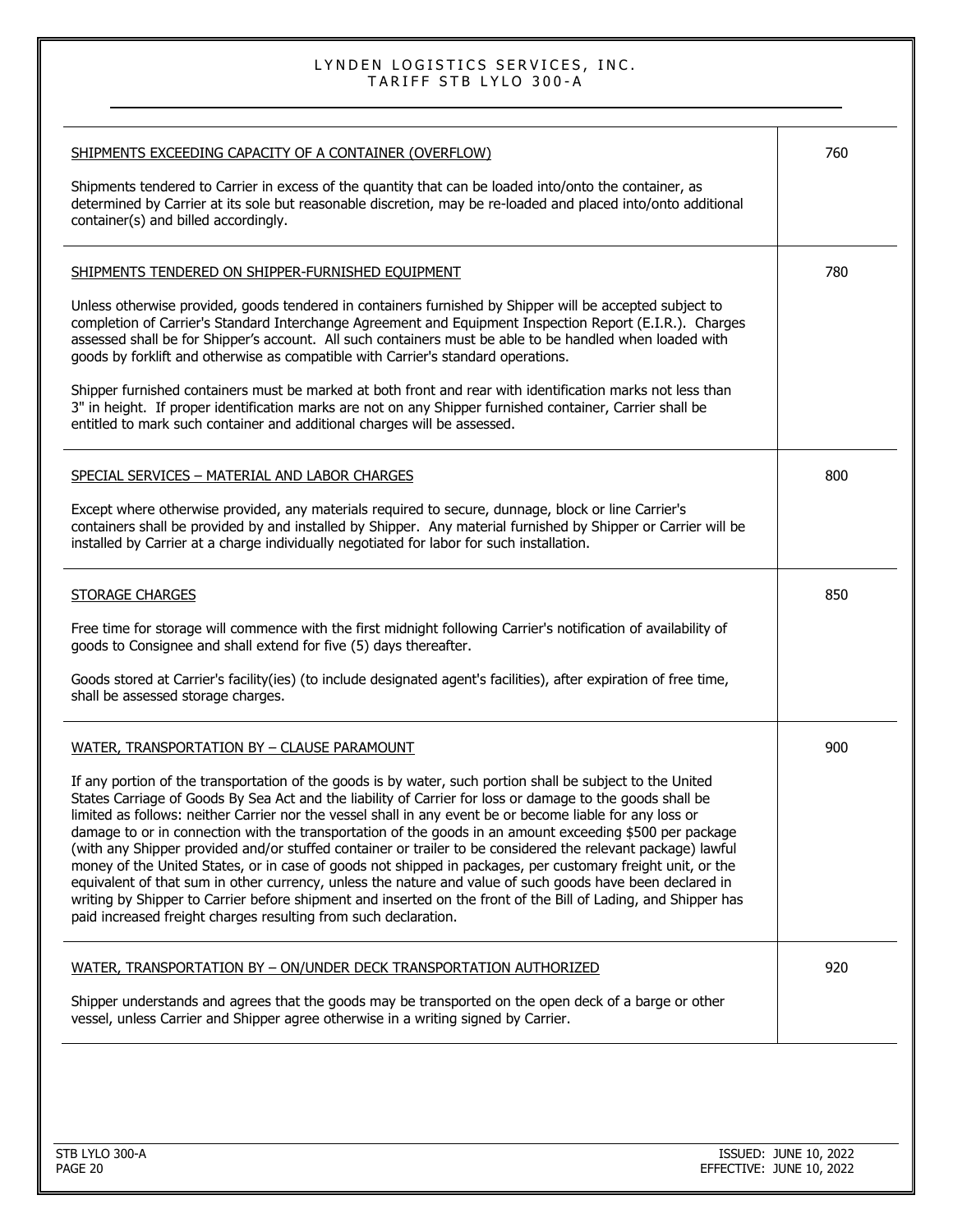| WATER, TRANSPORTATION BY - NEW JASON/GENERAL AVERAGE CLAUSE                                                                                                                                                                                                                                                                                                                                                                                                                                                                                                                                                                                                                                                                                                                                                                                                                                                                                                                                                                                                                                                                                                                                                                                  | 940 |
|----------------------------------------------------------------------------------------------------------------------------------------------------------------------------------------------------------------------------------------------------------------------------------------------------------------------------------------------------------------------------------------------------------------------------------------------------------------------------------------------------------------------------------------------------------------------------------------------------------------------------------------------------------------------------------------------------------------------------------------------------------------------------------------------------------------------------------------------------------------------------------------------------------------------------------------------------------------------------------------------------------------------------------------------------------------------------------------------------------------------------------------------------------------------------------------------------------------------------------------------|-----|
| In the event of transportation by water, standard New Jason/General Average provisions, the full text of<br>which is set forth below, shall be deemed fully incorporated herein:                                                                                                                                                                                                                                                                                                                                                                                                                                                                                                                                                                                                                                                                                                                                                                                                                                                                                                                                                                                                                                                             |     |
| General average shall be adjusted, stated and settled according to York-Antwerp Rules 1994, excluding<br>Rule B thereof, at such port or place selected by Carrier, and as to matters not provided for by said<br>Rules according to the laws and usage of the Port of Seattle, with a Tug and Barge combination not<br>deemed involved in a common maritime adventure unless each such vessel is actually and directly<br>exposed to a common peril; a vessel is not in common peril with another vessel if by disconnecting<br>from such other vessel it is in a position of safety or ceases to be actually and directly exposed to such<br>peril. For purposes of said Rules, the parties expressly acknowledge that the goods are carried in<br>accordance with the recognized custom of the trade.                                                                                                                                                                                                                                                                                                                                                                                                                                     |     |
| To the extent required by Carrier, average agreement, bond and additional security shall be furnished<br>by Shipper prior to discharge/release of goods. Any cash deposit shall be payable in U.S. currency,<br>remitted to an average adjuster of Carrier's choosing and held in a special account in the adjuster's<br>name, with interest thereon to become a part thereof pending settlement of general average.                                                                                                                                                                                                                                                                                                                                                                                                                                                                                                                                                                                                                                                                                                                                                                                                                         |     |
| In the event of accident, danger, damage or disaster, before or after commencement of a voyage,<br>resulting from any cause whatsoever, whether due to negligence or not, for which or for the<br>consequences of which Carrier is not responsible by statute, contract or otherwise, Shipper and goods<br>shall contribute with Carrier and the vessels in general average to the payment of any sacrifices, losses<br>or expenses of a general average nature that may be made or incurred, and shall pay salvage and<br>special charges incurred with respect to the goods. If a salving ship is owned/operated by Carrier,<br>salvage shall be paid for as fully and in the same manner as if such ship belonged to strangers.                                                                                                                                                                                                                                                                                                                                                                                                                                                                                                           |     |
| WATER, TRANSPORTATION BY - BOTH TO BLAME CLAUSE                                                                                                                                                                                                                                                                                                                                                                                                                                                                                                                                                                                                                                                                                                                                                                                                                                                                                                                                                                                                                                                                                                                                                                                              | 950 |
| In the event of transportation by water, the standard Both to Blame provision, the full text of which is set<br>forth below, shall be deemed fully incorporated herein:                                                                                                                                                                                                                                                                                                                                                                                                                                                                                                                                                                                                                                                                                                                                                                                                                                                                                                                                                                                                                                                                      |     |
| In the event of damage to goods resulting from collision, if the vessels or either of them should collide<br>or come into contact with another ship or object as a result of the negligence of the other ship or<br>object and any act, neglect or default of master, mariners, pilot or servants of Carrier in the navigation,<br>management or maintenance of the vessels, Shipper shall indemnify Carrier and the vessels from and<br>against all loss and liability to the other or non-carrying ship, her owners and any third parties insofar<br>as such loss and liability represents a loss of, damage to or any claim whatsoever of Shipper, the<br>owners of the goods and/or their underwriters, paid or payable by the other or non-carrying ship, her<br>owners or third parties to Shipper, the owners of the goods or their underwriters and set off, recouped<br>or recovered by the other or non-carrying ship, her owners or any third parties as a part of their<br>claim(s) against Carrier and/or the vessels. The foregoing shall apply when the owners, operators or<br>those in charge of any ship or object other than or in addition to those colliding are at fault with respect<br>to such collision or contact. |     |
| WATER, TRANSPORTATION BY - SUBJECT TO RULES OF COAST GUARD                                                                                                                                                                                                                                                                                                                                                                                                                                                                                                                                                                                                                                                                                                                                                                                                                                                                                                                                                                                                                                                                                                                                                                                   | 960 |
| The transportation of goods by vessel shall be subject to rules and regulations prescribed by the<br>U.S. Coast Guard.                                                                                                                                                                                                                                                                                                                                                                                                                                                                                                                                                                                                                                                                                                                                                                                                                                                                                                                                                                                                                                                                                                                       |     |
|                                                                                                                                                                                                                                                                                                                                                                                                                                                                                                                                                                                                                                                                                                                                                                                                                                                                                                                                                                                                                                                                                                                                                                                                                                              |     |
|                                                                                                                                                                                                                                                                                                                                                                                                                                                                                                                                                                                                                                                                                                                                                                                                                                                                                                                                                                                                                                                                                                                                                                                                                                              |     |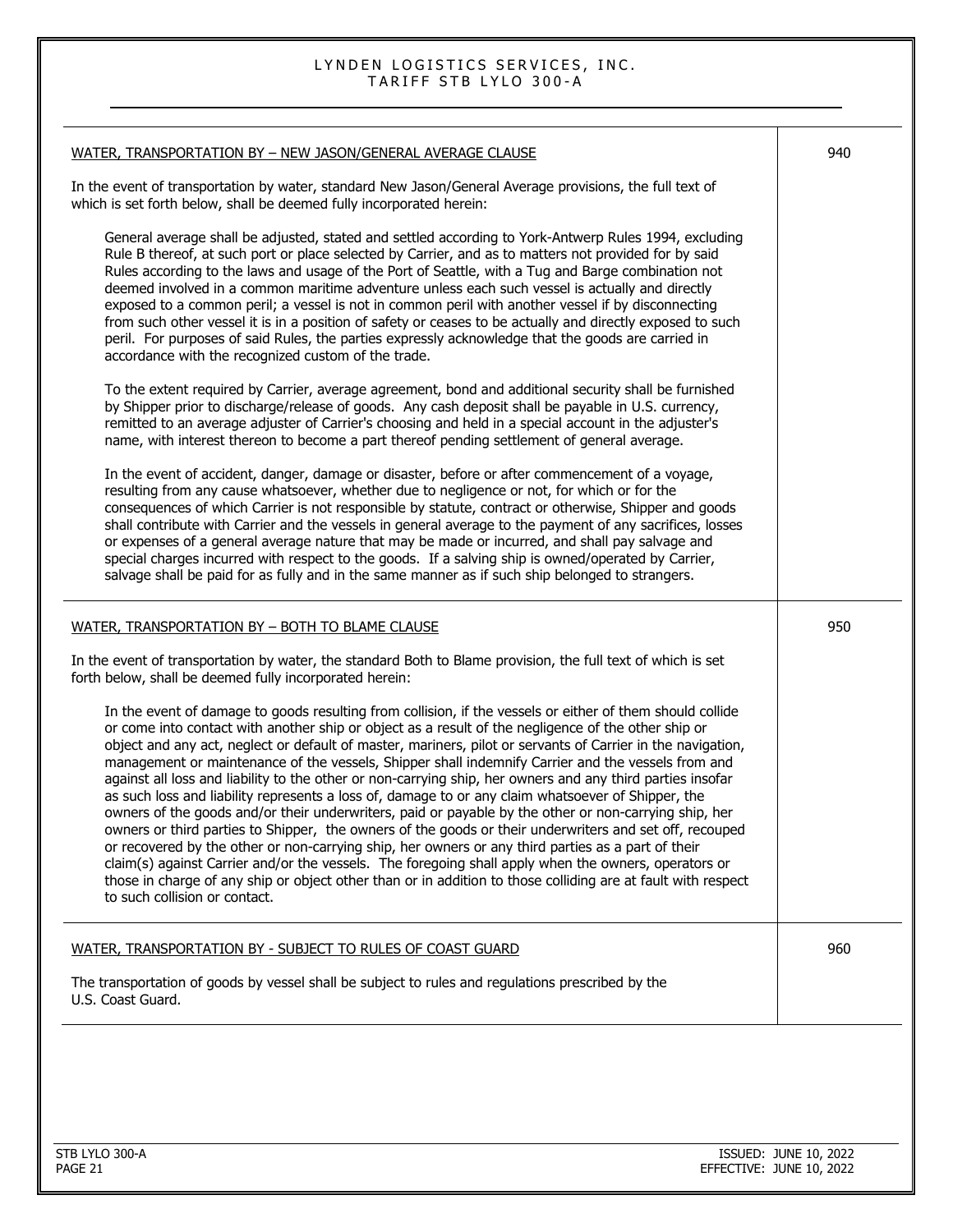#### LOSS/DAMAGE CLAIMS, CONDITIONS PRECEDENT

The following are conditions precedent to recovery against Carrier with respect to any loss or damage to goods, including injury, delay, shortage, misdelivery, failure to deliver or otherwise.

1. The goods must be carefully inspected by Shipper or Consignee immediately upon delivery, and any loss or damage which would then be evident must be noted in writing to Carrier on the bill of lading, waybill or delivery receipt, or the goods shall be conclusively presumed to have been delivered in the same good order, count and condition as when initially received by Carrier;

| 2. In the event of any loss or damage not ascertainable at delivery, written notice must be given to       |
|------------------------------------------------------------------------------------------------------------|
| Carrier within three (3) days of delivery for transportation by water, under COGSA, within seven (7)       |
| days of delivery for U.S. domestic air transportation, and otherwise within fifteen (15) days of delivery, |
| after which time and with no written notice having been given it shall be conclusively presumed that       |
| the goods were delivered in the same good order, count and condition as when initially received by         |
| Carrier;                                                                                                   |

- 3. In the event of goods delayed, lost or otherwise not timely delivered, Carrier must be given written notice within three (3) days of delivery for transportation by water, under COGSA, within seven (7) days of delivery for U.S. domestic air transportation, and otherwise within fifteen (15) days of delivery, or from the date upon which the goods should have been delivered, or the goods shall be conclusively presumed to have been delivered in the same good order, count and condition as when initially received by Carrier;
- 4. Carrier shall have a reasonable opportunity to inspect the goods, including their packing and packaging, in the same condition as upon delivery and before any alteration or destruction thereof;
- 5. Written claim for loss/damage, specifying the full particulars thereof and the amount(s) being claimed, must be filed with Carrier within ninety (90) days, for U.S. domestic air transportation, or otherwise within nine (9) months of delivery, from the date on which the goods should have been delivered, or the date on which Carrier disallowed the claim or pertinent part of the claim, whichever is later;
- 6. Suit against Carrier must be filed within one (1) year for transportation by water, under COGSA, within one (1) year for U.S. domestic air transportation, or otherwise within two (2) years, from delivery, the date which the goods should have been delivered, or the date on which Carrier disallowed the claim or pertinent part of the claim, whichever is later; and
- 7. There shall be no recovery against Carrier until freight and all charges due Carrier with respect to the goods and/or their transportation have been fully paid and received by Carrier.

1000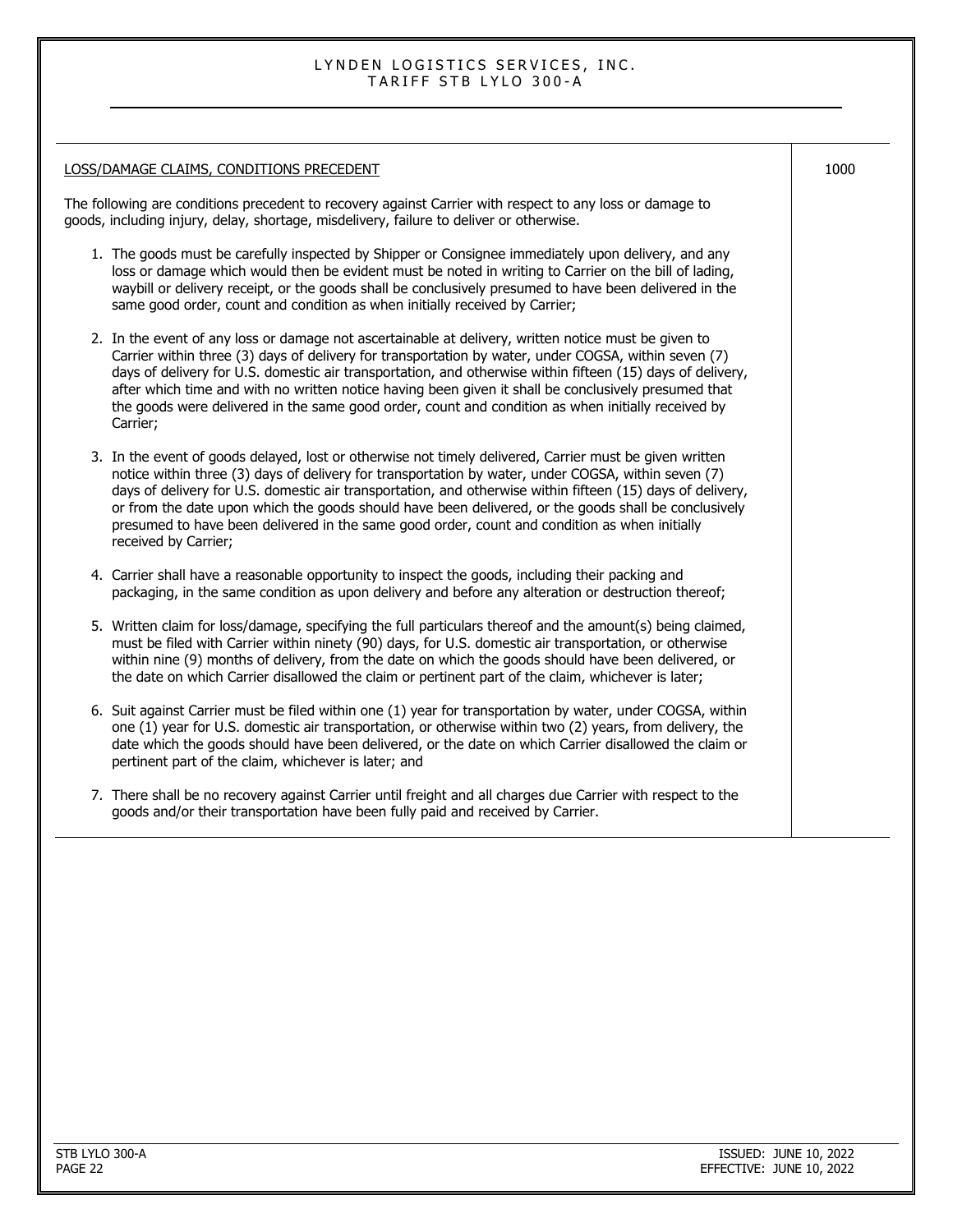### LOSS/DAMAGE CLAIMS, FILING OF A claim for loss or damage to goods, including injury, delay, shortage, misdelivery, failure to deliver or otherwise, shall not be paid by Carrier unless filed with Carrier within the time limits applicable thereto and otherwise as may be required by law, the terms and conditions of the bill of lading or transportation agreement and all Tariff provisions applicable thereto as follows: 1. A written and/or electronic communication from the claimant must be filed with Carrier within the appropriate time limit. 2. Such communication must assert that Carrier is liable for the alleged loss, damage, etc. 3. Such communication must make claim for a specific or determinable amount of money. Bad order reports, appraisal reports of damage, notations of shortage or damage, or both, on freight bills, delivery receipts, inspection reports, bills of lading or other documents issued by Carrier or their inspection agencies, standing alone, shall not be sufficient communication for purposes of this Item, whether or not such indicates the extent of loss, damage, etc. and/or a dollar figure for such loss, damage, etc. Whenever a loss, damage, etc. claim is presented for an uncertain amount, such as "\$100 more or less," Carrier shall determine the condition of the goods involved at the time of delivery, if it was delivered, and shall ascertain as nearly as possible the extent, if any, of the loss, damage, etc. for which it may be responsible. Carrier shall not, however, be obligated to voluntarily pay a claim under such circumstances unless and until a claim for a specified or determinable amount of money shall have been filed in accordance herewith. If investigation of a claim develops that one or more other carriers has been presented with a similar claim on the same shipment, Carrier shall communicate with each such other carrier and, prior to any agreement entered into between or among them as to the proper disposition of such claim or claims, shall notify all claimants of the receipt of conflicting or overlapping claims and shall require further substantiation, on the part of Shipper and/or each claimant, of his/her/their/its title to the property involved or right with respect to the goods and such claim. 1020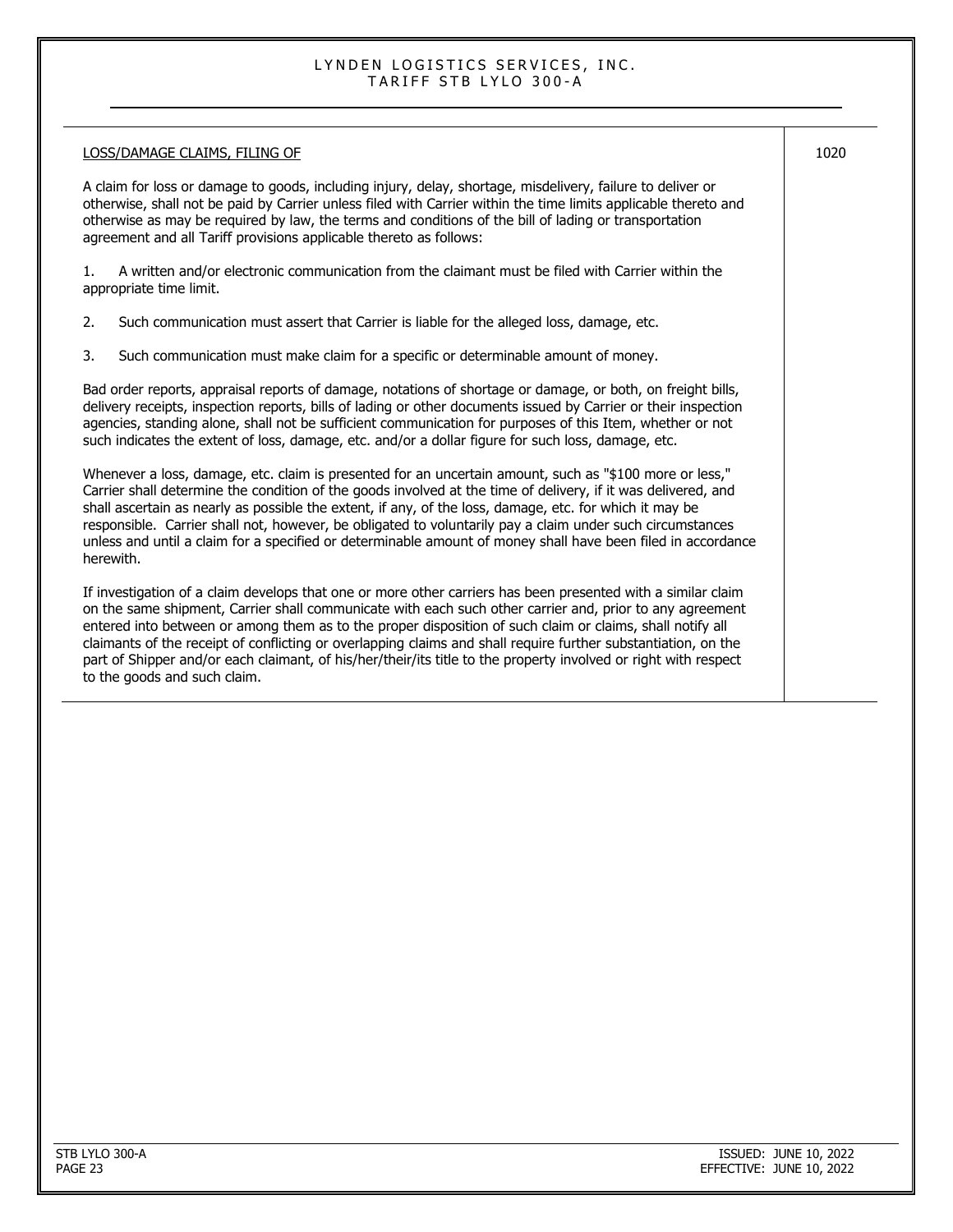|                                                                                                                                                                                                                                                                                                                                                                                                                                                                                                                                                                                                                                                             | LOSS/DAMAGE CLAIMS, RECEIPT AND ACKNOWLEDGEMENT BY CARRIER                                                                                                                                                                                                                                                                                                                                                                                                                                                                                                                                                                                                                                                                                                                                                                                                                                                                                                                                                                                                                                                                                                                        | 1020<br>(continued) |
|-------------------------------------------------------------------------------------------------------------------------------------------------------------------------------------------------------------------------------------------------------------------------------------------------------------------------------------------------------------------------------------------------------------------------------------------------------------------------------------------------------------------------------------------------------------------------------------------------------------------------------------------------------------|-----------------------------------------------------------------------------------------------------------------------------------------------------------------------------------------------------------------------------------------------------------------------------------------------------------------------------------------------------------------------------------------------------------------------------------------------------------------------------------------------------------------------------------------------------------------------------------------------------------------------------------------------------------------------------------------------------------------------------------------------------------------------------------------------------------------------------------------------------------------------------------------------------------------------------------------------------------------------------------------------------------------------------------------------------------------------------------------------------------------------------------------------------------------------------------|---------------------|
| Carrier shall, upon receipt of a loss, damage, etc. claim in the manner and form described herein,<br>acknowledge the receipt of such claim in writing or electronically to the claimant within 30 days after the<br>date of its receipt, unless the Carrier shall have paid or declined such claim in writing or electronically within<br>30 days of the receipt thereof. The Carrier shall indicate in its acknowledgment to the claimant what, if any,<br>additional documentary evidence or other pertinent information may be required by it further to process the<br>claim as its preliminary examination of the claim, as filed, may have revealed. |                                                                                                                                                                                                                                                                                                                                                                                                                                                                                                                                                                                                                                                                                                                                                                                                                                                                                                                                                                                                                                                                                                                                                                                   |                     |
|                                                                                                                                                                                                                                                                                                                                                                                                                                                                                                                                                                                                                                                             | Carrier shall at the time each claim is received create a separate file and assign thereto a successive claim<br>file number and note that number on all documents filed in support of the claim and all records and<br>correspondence with respect to the claim, including the acknowledgment of receipt. At the time such claim<br>is received, Carrier shall cause the date of receipt to be recorded on the face of the claim document, and the<br>date of receipt shall also appear in Carrier's acknowledgment of receipt to the claimant. Carrier shall also<br>cause the claim file number to be noted on the shipping order, if in its possession, and the delivery receipt, if<br>any, covering such shipment, unless Carrier has otherwise established an orderly and consistent internal<br>procedure for assuring:                                                                                                                                                                                                                                                                                                                                                   |                     |
| (1)                                                                                                                                                                                                                                                                                                                                                                                                                                                                                                                                                                                                                                                         | that all information contained in shipping orders, delivery receipts, tally sheets, and all other pertinent<br>records made with respect to the transportation of the shipment on which claim is made, is available<br>for examination upon receipt of a claim;                                                                                                                                                                                                                                                                                                                                                                                                                                                                                                                                                                                                                                                                                                                                                                                                                                                                                                                   |                     |
| (2)                                                                                                                                                                                                                                                                                                                                                                                                                                                                                                                                                                                                                                                         | that all such records and documents (or true and complete reproductions thereof) are in fact<br>examined in the course of the investigation of the claim (and an appropriate record is made that such<br>examination has in fact taken place); and                                                                                                                                                                                                                                                                                                                                                                                                                                                                                                                                                                                                                                                                                                                                                                                                                                                                                                                                |                     |
| (3)                                                                                                                                                                                                                                                                                                                                                                                                                                                                                                                                                                                                                                                         | that such procedures prevent the duplicate or otherwise unlawful payment of claims.                                                                                                                                                                                                                                                                                                                                                                                                                                                                                                                                                                                                                                                                                                                                                                                                                                                                                                                                                                                                                                                                                               |                     |
|                                                                                                                                                                                                                                                                                                                                                                                                                                                                                                                                                                                                                                                             | LOSS/DAMAGE CLAIMS, INVESTIGATION OF                                                                                                                                                                                                                                                                                                                                                                                                                                                                                                                                                                                                                                                                                                                                                                                                                                                                                                                                                                                                                                                                                                                                              | 1030                |
| thereof.                                                                                                                                                                                                                                                                                                                                                                                                                                                                                                                                                                                                                                                    | Prompt Investigation: Each loss, damage, etc. claim filed with Carrier in the manner prescribed herein shall<br>be promptly and thoroughly investigated if investigation has not already been made prior to Carrier's receipt                                                                                                                                                                                                                                                                                                                                                                                                                                                                                                                                                                                                                                                                                                                                                                                                                                                                                                                                                     |                     |
|                                                                                                                                                                                                                                                                                                                                                                                                                                                                                                                                                                                                                                                             | Supporting Documentation: When a necessary part of an investigation and/or when requested by Carrier,<br>each claim shall be supported by Bill of Lading, evidence of the freight charges, if any, and invoice(s),<br>certified by the claimant to be true and correct with respect to the goods and value involved in the claim; or<br>certification of prices or values, with trade or other discounts, allowance, or deductions, of any nature<br>whatsoever and the terms thereof, or depreciation reflected thereon, provided, however, that where goods<br>involved in a claim has not been invoiced to Consignee shown on the Bill of Lading or where an invoice does<br>not show price or value, or where the property involved has been sold, or where the property has been<br>transferred at bookkeeping values only, Carrier shall, before voluntarily paying a claim, require the<br>Shipper/claimant to establish the destination value in the quantity, shipped, transported, or involved,<br>provided, further, that when supporting documents are determined to be a necessary part of an<br>investigation, the supporting documents may be retained by Carrier. |                     |
|                                                                                                                                                                                                                                                                                                                                                                                                                                                                                                                                                                                                                                                             | Verification of loss: When an asserted claim for loss of an entire shipment cannot be otherwise<br>authenticated upon investigation, Carrier shall obtain from Shipper and/or Consignee a certified statement in<br>writing that the goods for which the claim is filed have not been received from Carrier or any other source.                                                                                                                                                                                                                                                                                                                                                                                                                                                                                                                                                                                                                                                                                                                                                                                                                                                  |                     |
|                                                                                                                                                                                                                                                                                                                                                                                                                                                                                                                                                                                                                                                             |                                                                                                                                                                                                                                                                                                                                                                                                                                                                                                                                                                                                                                                                                                                                                                                                                                                                                                                                                                                                                                                                                                                                                                                   |                     |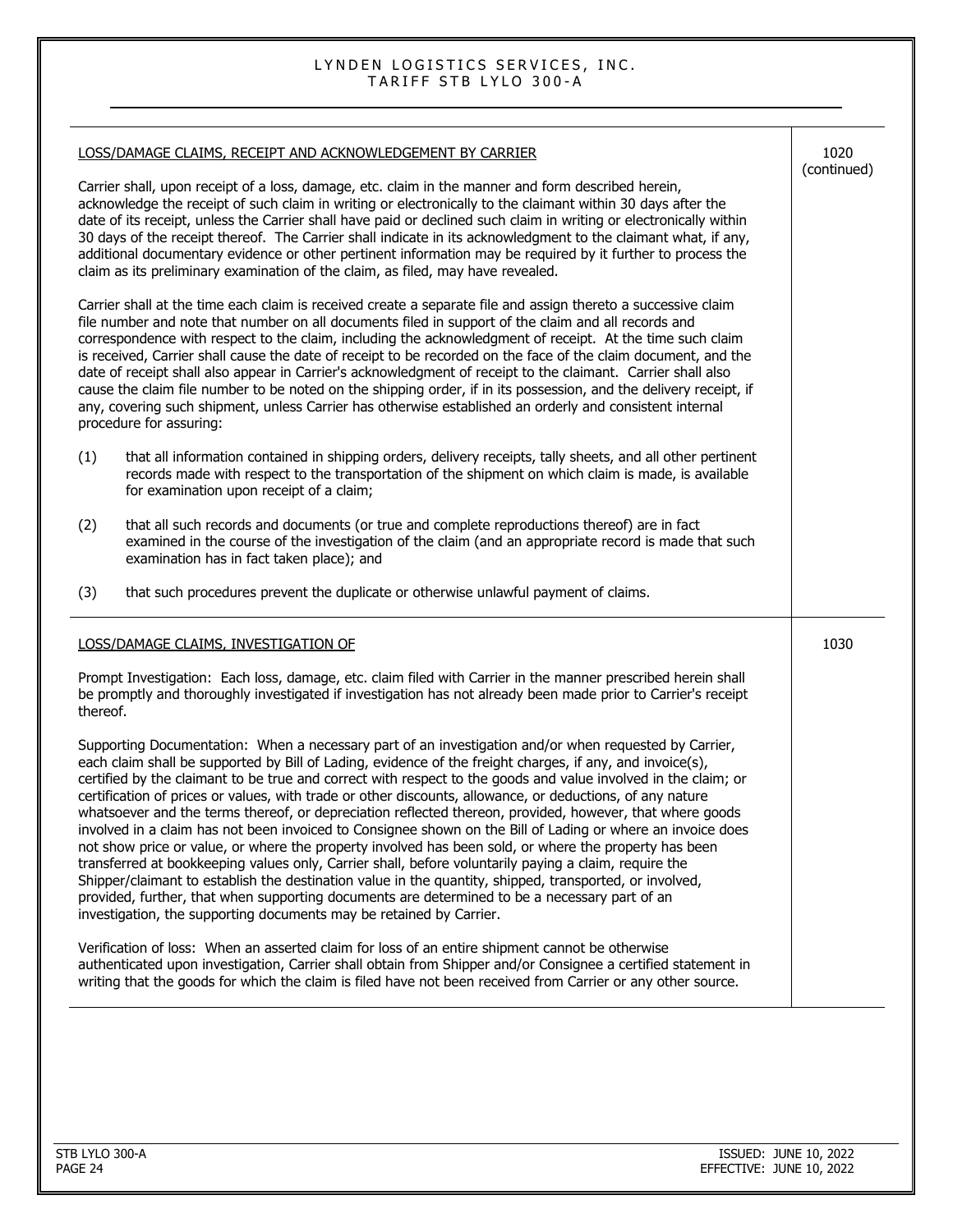| LOSS/DAMAGE CLAIMS, DISPOSITION OF                                                                                                                                                                                                                                                                                                                                                                                                                                                                                                                                                                                                                                                                                                                                                                                                                                                                                                                                                                                                                                               | 1040 |
|----------------------------------------------------------------------------------------------------------------------------------------------------------------------------------------------------------------------------------------------------------------------------------------------------------------------------------------------------------------------------------------------------------------------------------------------------------------------------------------------------------------------------------------------------------------------------------------------------------------------------------------------------------------------------------------------------------------------------------------------------------------------------------------------------------------------------------------------------------------------------------------------------------------------------------------------------------------------------------------------------------------------------------------------------------------------------------|------|
| Subject to the further provisions of this Tariff, Carrier, upon receipt of a loss, damage, etc. claim as required<br>herein, shall pay, decline, or make a firm compromise settlement offer in writing or electronically to the<br>claimant within 120 days after receipt of the claim by the Carrier, provided, however, that, if the claim<br>cannot be processed and disposed of within 120 days after the receipt thereof, Carrier shall at that time and<br>at the expiration of each succeeding 60-day period while the claim remains pending, advise the claimant in<br>writing or electronically of the status of the claim and the reason for the delay in making final disposition<br>thereof and it shall retain a copy of such in its claim file.                                                                                                                                                                                                                                                                                                                    |      |
| LOSS/DAMAGE CLAIMS, PROCESSING OF SALVAGE/DISPOSAL                                                                                                                                                                                                                                                                                                                                                                                                                                                                                                                                                                                                                                                                                                                                                                                                                                                                                                                                                                                                                               | 1050 |
| Whenever goods are alleged to have suffered loss, damage, etc. and as a consequence thereof not delivered<br>or rejected or refused upon tender thereof to the owner, Consignee, or person entitled to receive such,<br>Carrier, after giving due notice, whenever practicable to do so, to the owner and other parties that may have<br>an interest therein, and unless advised to the contrary after giving such notice, shall undertake to sell<br>(publicly or privately) or dispose of such goods directly or by salvage agent. Carrier shall only dispose of the<br>goods in a manner that will fairly and equally protect the best interests of all persons having an interest<br>therein and shall make an itemized record sufficient to identify the goods involved so as to be able to<br>correlate it to the shipment or transportation involved, and claim, if any, filed thereon. Carrier also shall<br>assign to each lot of such property a successive lot number and note that lot number on its record of<br>shipment and claim, if any claim is filed thereon. |      |
| Whenever disposition of salvage goods shall be made directly to an agent or employee of Carrier or through<br>a salvage agent or company in which Carrier or one or more of its directors, officers, or managers has any<br>interest, financial or otherwise, Carrier's salvage records shall fully reflect the particulars of each such<br>transaction or relationship, or both, as the case may be.                                                                                                                                                                                                                                                                                                                                                                                                                                                                                                                                                                                                                                                                            |      |
| Upon receipt of a claim on a shipment on which salvage has been processed in the manner prescribed in this<br>section, Carrier shall record in its claim file thereon the lot number assigned, the amount of money<br>recovered, if any, from the disposition of such property, and the date of transmittal of such money to the<br>persons lawfully entitled thereto.                                                                                                                                                                                                                                                                                                                                                                                                                                                                                                                                                                                                                                                                                                           |      |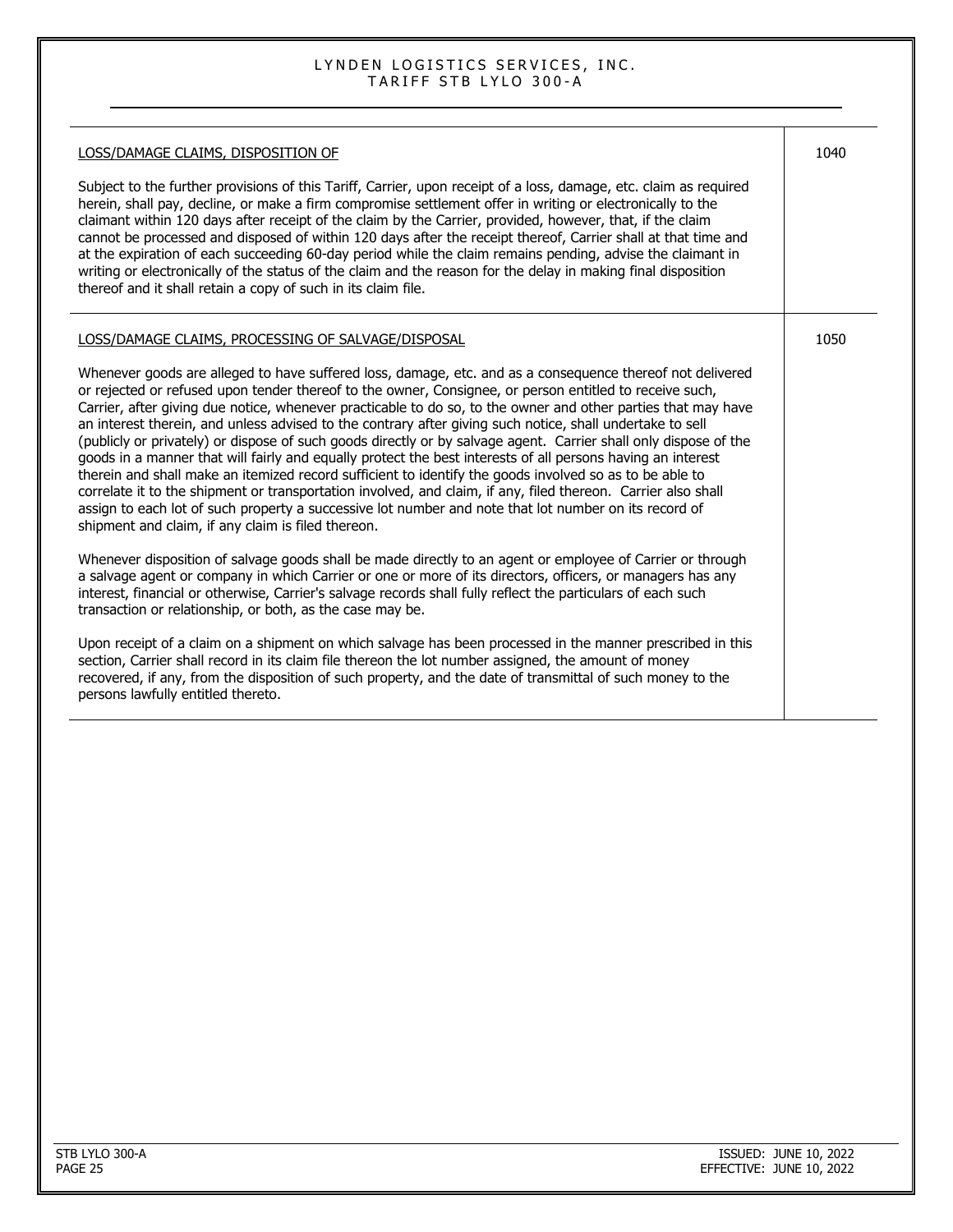| OVERCHARGE CLAIMS, CONDITIONS PRECEDENT<br>1100<br>The following are conditions precedent to recovery against Carrier with respect to any overcharge claim, whether<br>for overcharge, duplicate payment, overcollection or otherwise:<br>Shipper must contest the original bill or subsequent bill in a writing to Carrier within 180 days of Shipper's<br>1.<br>receipt thereof in order to have the right to contest such charges.<br>Suit against Carrier must be filed within 18 months after the date upon which payment was due, or within 3<br>2.<br>years after said date in the event the claimant has filed its claim with the Surface Transportation Board.         |      |
|---------------------------------------------------------------------------------------------------------------------------------------------------------------------------------------------------------------------------------------------------------------------------------------------------------------------------------------------------------------------------------------------------------------------------------------------------------------------------------------------------------------------------------------------------------------------------------------------------------------------------------------------------------------------------------|------|
|                                                                                                                                                                                                                                                                                                                                                                                                                                                                                                                                                                                                                                                                                 |      |
|                                                                                                                                                                                                                                                                                                                                                                                                                                                                                                                                                                                                                                                                                 |      |
|                                                                                                                                                                                                                                                                                                                                                                                                                                                                                                                                                                                                                                                                                 |      |
|                                                                                                                                                                                                                                                                                                                                                                                                                                                                                                                                                                                                                                                                                 |      |
| The time limitations set forth in paragraph 2, above, shall be extended 6 months if Carrier rejects the claim<br>3.<br>and 9 months if Carrier has separately sued with respect to the same transportation service.                                                                                                                                                                                                                                                                                                                                                                                                                                                             |      |
| 1120<br><b>OVERCHARGE CLAIMS, FILING OF</b>                                                                                                                                                                                                                                                                                                                                                                                                                                                                                                                                                                                                                                     |      |
| An overcharge claim, whether for overcharge, duplicate payment, overcollection or otherwise, shall not be paid<br>unless filed in writing with the carrier that collected the freight and other transportation charges. The collecting<br>carrier shall be the carrier to process all such claims. When claim is filed with another carrier participating in the<br>transportation, that carrier shall transmit the claim to the collecting carrier within 15 days after receipt of the claim.<br>If the collecting carrier is unable to dispose of the claim for any reason, the claim may be filed with or transferred<br>to any participating carrier for final disposition. |      |
| A single claim may include more than one shipment provided the claim on each shipment involves:<br>(1) the same tariff issue or authority or circumstances;<br>(2) single line service by the same Carrier; or<br>(3) service by the same interline Carriers.                                                                                                                                                                                                                                                                                                                                                                                                                   |      |
| OVERCHARGE CLAIMS, INFORMATION/DOCUMENTATION                                                                                                                                                                                                                                                                                                                                                                                                                                                                                                                                                                                                                                    | 1130 |
| (a) Overcharge claims shall be accompanied by sufficient information to allow Carrier to conduct an<br>investigation and pay or decline the claim within the time limitations set forth herein. Claims shall include the<br>name of the claimant, its file number, if any, and the amount of the refund sought to be recovered, if known.                                                                                                                                                                                                                                                                                                                                       |      |
| (b) Except when the original freight bill is not a paper document but is electronically transmitted, claims for<br>overcharge shall be accompanied by the original freight bill. Additional information may include, but is not<br>limited to, the following:<br>(1) the rate, classification, or commodity description or weight claimed to have been applicable;<br>(2) complete tariff authority for the rate, classification, or commodity description claimed;<br>(3) freight bill payment information; and<br>(4) other documents or data which are believed by claimant to substantiate the basis for its claim.                                                         |      |
| (c) Claims for duplicate payment and overcollection shall be accompanied by the original freight bill(s) for<br>which charges were paid (except when the original freight bill is not a paper document but is electronically<br>transmitted) and by freight bill payment information.                                                                                                                                                                                                                                                                                                                                                                                           |      |
| (d) Regardless of the provisions of paragraphs (a), (b), and (c) above, the failure to provide sufficient                                                                                                                                                                                                                                                                                                                                                                                                                                                                                                                                                                       |      |
| information and documentation to allow a Carrier to conduct an investigation and pay or decline the claim<br>within the allowable time limitation shall not constitute grounds for disallowance of the claim. Rather, the<br>Carrier shall comply with Item 1105 to obtain the additional information required.                                                                                                                                                                                                                                                                                                                                                                 |      |
| (e) Carrier shall accept copies instead of the original documents required to be submitted in this Item where<br>Carrier is furnished with an agreement entered into by the claimant which indemnifies Carrier for subsequent<br>duplicate claims which might be filed and supported by the original documents.                                                                                                                                                                                                                                                                                                                                                                 |      |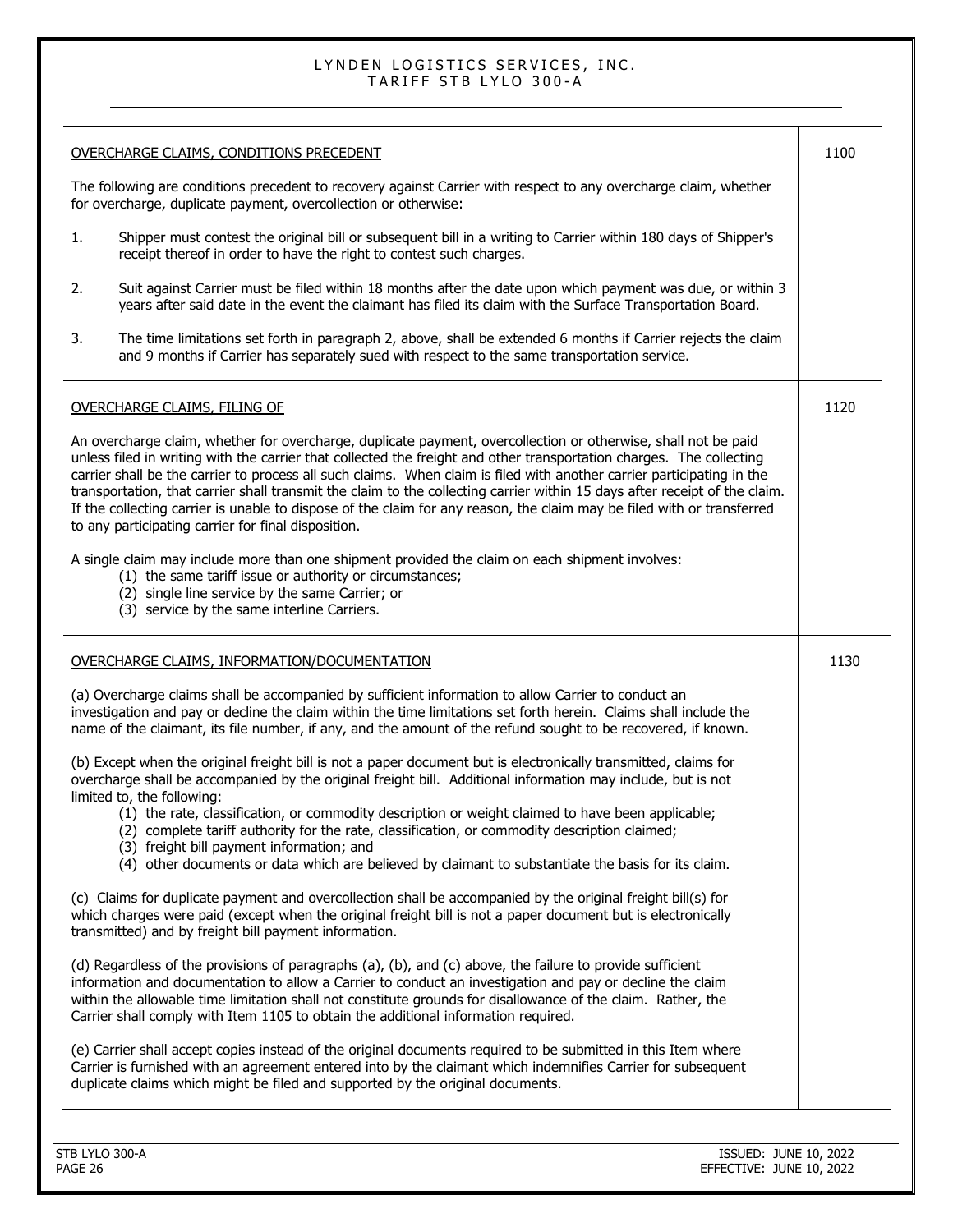| OVERCHARGE CLAIMS, PROCESSING/INVESTIGATION OF                                                                                                                                                                                                                                                                                                                                                                                                                                                                                                                                                                                | 1140 |
|-------------------------------------------------------------------------------------------------------------------------------------------------------------------------------------------------------------------------------------------------------------------------------------------------------------------------------------------------------------------------------------------------------------------------------------------------------------------------------------------------------------------------------------------------------------------------------------------------------------------------------|------|
| (a) Upon receipt of an overcharge claim, whether written or otherwise, the processing Carrier shall promptly<br>initiate an investigation and establish a file, as set forth in Item 1106.                                                                                                                                                                                                                                                                                                                                                                                                                                    |      |
| (b) If Carrier discovers an overcharge, duplicate payment, or overcollection which has not been the subject of<br>a claim, it shall promptly initiate an investigation and comply with the provisions in Item 1109.                                                                                                                                                                                                                                                                                                                                                                                                           |      |
| (c) In the event Carrier processing the claim requires information or documents in addition to that submitted<br>with the claim, it shall promptly notify the claimant and request the information required. This includes<br>notifying the claimant that a written or electronically transmitted claim must be filed before the Carrier<br>becomes subject to the time limits for settling such a claim under Item 1108.                                                                                                                                                                                                     |      |
| <b>OVERCHARGE CLAIMS, RECORDS OF</b>                                                                                                                                                                                                                                                                                                                                                                                                                                                                                                                                                                                          | 1150 |
| At the time a claim is received, Carrier shall create a separate file and assign it a successive claim file number<br>and note that number on all documents filed in support of the claim and all records and correspondence with<br>respect to the claim, including the written or electronic acknowledgment of receipt required under Item 1107.<br>If pertinent to the disposition of the claim, Carrier shall also note that number on the shipping order and<br>delivery receipt, if any, covering the shipment involved.                                                                                                |      |
| OVERCHARGE CLAIMS, SETTLEMENT/DISPOSITION OF                                                                                                                                                                                                                                                                                                                                                                                                                                                                                                                                                                                  | 1160 |
| The processing Carrier shall pay, decline to pay, or settle each written or electronically communicated claim<br>within 60 days after its receipt by that Carrier, except where the claimant and said Carrier agree in writing or<br>electronically to a specific extension based upon extenuating circumstances. If said Carrier declines to pay a<br>claim or makes settlement in an amount different from that sought, it shall notify the claimant in writing or<br>electronically of the reason(s) for its action, citing tariff authority or other pertinent information developed as<br>a result of its investigation. |      |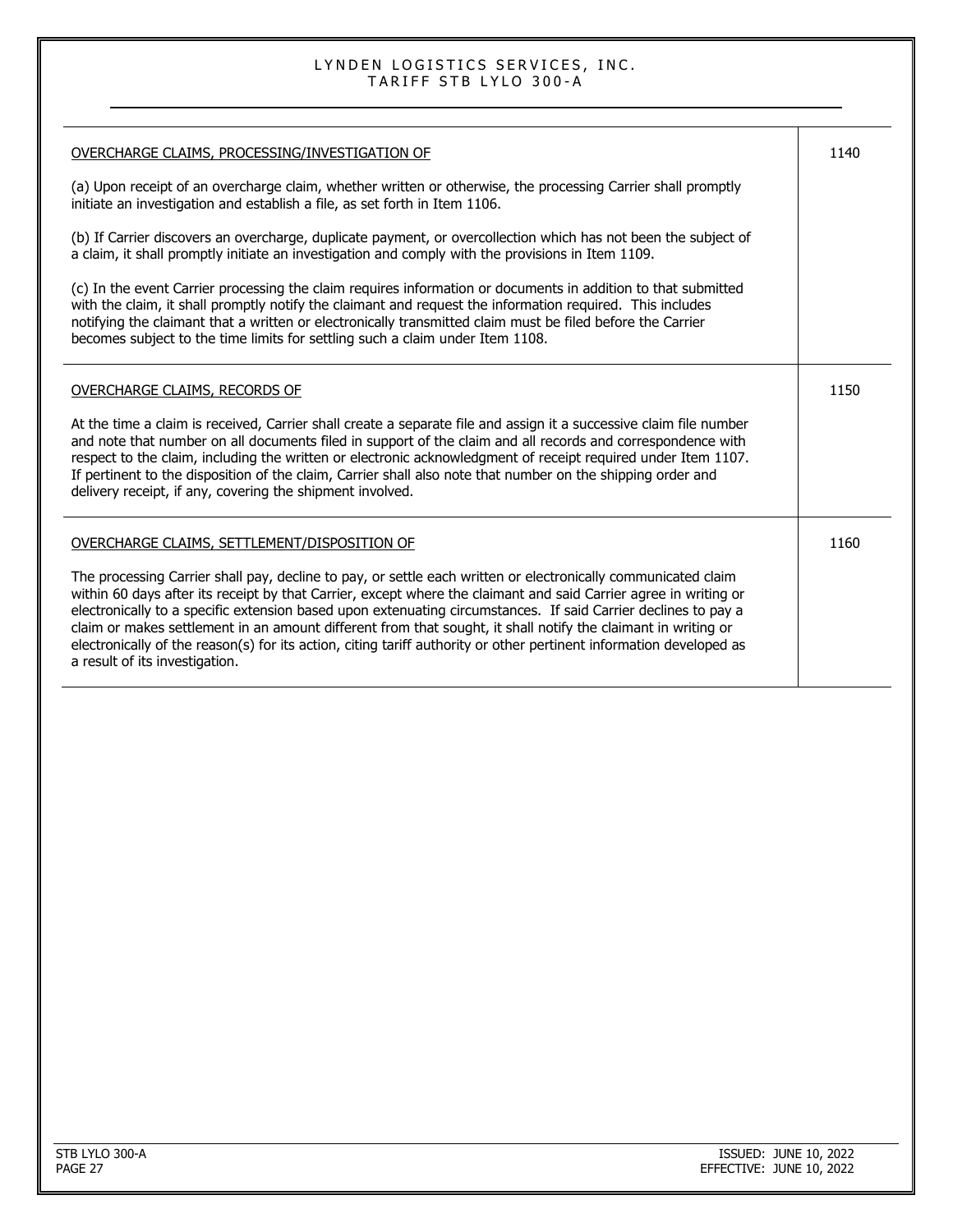#### UNIDENTIFIED PAYMENTS Carrier shall have an established procedure for identifying and properly applying all unidentified payments. If Carrier does not have sufficient information with which properly to apply such a payment, it shall notify the payor of the unidentified payment within 60 days of receipt of the payment and request information which will enable it to identify the payment. If Carrier does not receive the information requested within 90 days from the date of the notice, it may treat the unidentified payment as a payment in fact of freight charges owing to it. Following the 90-day period, the regular claims procedure under this part shall be applicable. Notice under this Item shall be in writing and clearly indicate that it is a final notice and not a bill. Notice shall include: check number, amount, and date; the payor's name; and any additional basic information Carrier is able to provide. The final notice also must inform payor that: (i) applicable regulations allow Carrier to conditionally retain the payment as revenue in the absence of a timely response by the payor; and (ii) following the 90-day period the regular claims procedure shall be applicable. Upon Carrier's receipt of information from the payor, Carrier shall, within 14 days: (i) make a complete refund of such funds to the payor; or (ii) notify the payor that the information supplied is not sufficient to identify the unapplied payment and request additional information; or (iii) notify the payor of Carrier's determination that such payment was applicable to particular freight charges lawfully due. Where no refund is made by Carrier, Carrier shall advise the payor of its right to file a formal claim for refund in accordance with the regular claims procedures set forth in this Tariff. When a carrier participating in a transportation movement discovers that an overpayment has been made, that carrier shall immediately notify the collecting carrier, who shall create a file and record in the file the date it discovered or was notified of the overpayment. The collecting carrier shall refund any overpayment amounts within 30 days from the date of such discovery or notification. 1200